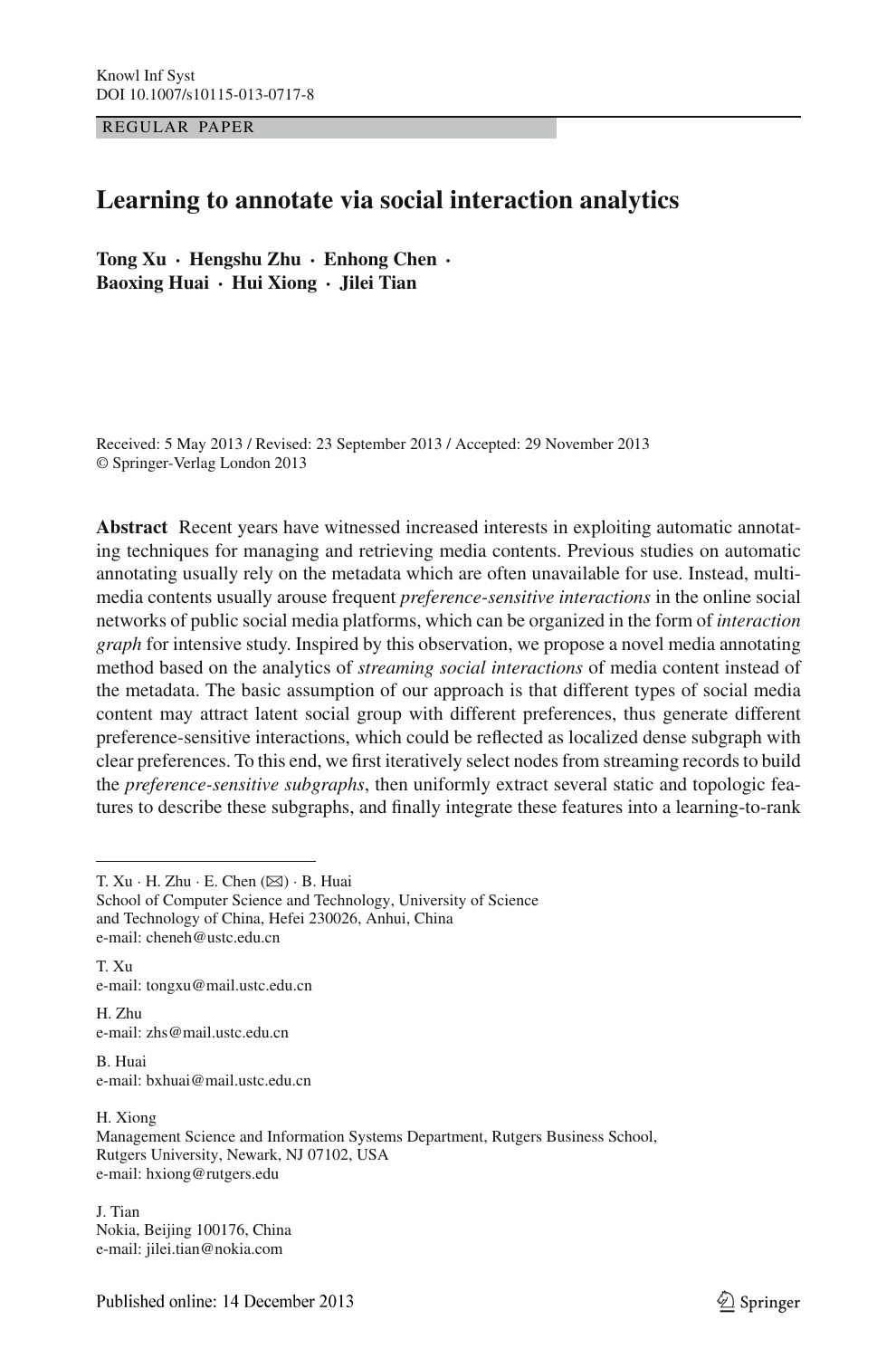framework for automatic annotating. Extensive experiments on several real-world date sets clearly show that the proposed approach outperforms the baseline methods with a significant margin.

**Keywords** Automatic annotating · Learning to rank · Social media

### <span id="page-1-2"></span>**1 Introduction**

With the prosperity of Web 2.0, a large amount of "*user-generated content*" (UGC) [\[11](#page-22-0)] have been produced and diffused everyday within online social media platforms like YouTube and Flickr. For instance, a report reveals that on average 24 h long of video are uploaded and more than one million views occurred per minute at YouTube.<sup>1</sup> Such a huge amount of media contents raises significant challenges for content management and retrieval. Since artificial labeling is clearly a mission impossible, automatic media annotating techniques become urgently required. Indeed, the candidate annotations are usually predefined as the *system-level labels* to describe the general properties of media content. From the machine learning perspective, the system-level annotating task can be casted as the multi-classification or ranking problems.

Specially, the traditional annotating techniques always analyze the *metadata* for labels, such as genre or album information for music and directors or leading roles for movies. However, for most of the UGC in social networks, the metadata are usually insufficient or even unavailable, especially for those media content uploaded by so-called *grassroot* users. For example, at Youku, $<sup>2</sup>$  one of the largest video sharing Web site in China, most</sup> of the original videos contain only titles or at most a few sentences as description. Such situations raise significant challenges for label generation, since the contextual information is quite limited with only few semantic words contained in the short description, which are obviously too sparse and ambiguous. Therefore, further efforts must be made to support automatic annotating even there is no metadata.

In the literature, there are several directions for automatic annotating research. First, the textual context of media content, such as the title, descriptions, comments or external Web information [\[4,](#page-22-1)[28](#page-23-0)], can be analyzed to annotate media content. However, the context may not be directly related to media content. For example, the comments of a photograph may be about merely emotional expression rather than the photograph topic. Also, in some other application scenarios, such context may not be always available. Second, there is a lot of work studying how to annotate with mining the characteristics of media content themselves, e.g., low-level image/video features [\[17](#page-22-2)]. However, feature extraction from multimedia contents is computationally expensive and the learning effectiveness is limited due to the gap between low-level features and high-level semantic annotations. Finally, the most popular way is to analyze the personalized tags given by end users, also known as folksonomy, but the ambiguity and irrelevance of personalized tags may influence the results [\[27](#page-23-1)]. Also, it is a nontrivial task to process the tags due to cross-language translation [\[16\]](#page-22-3) as well as some other issues.

Indeed, a unique property of online social media platform is that users could share their ideas and comments on certain media contents with other viewers, in other words, the "social" factor. With frequent interaction, users may choose to build the social connection or even

<sup>1</sup> [http://www.website-monitoring.com/.](http://www.website-monitoring.com/)

<span id="page-1-1"></span><span id="page-1-0"></span><sup>2</sup> [http://www.youku.com/.](http://www.youku.com/)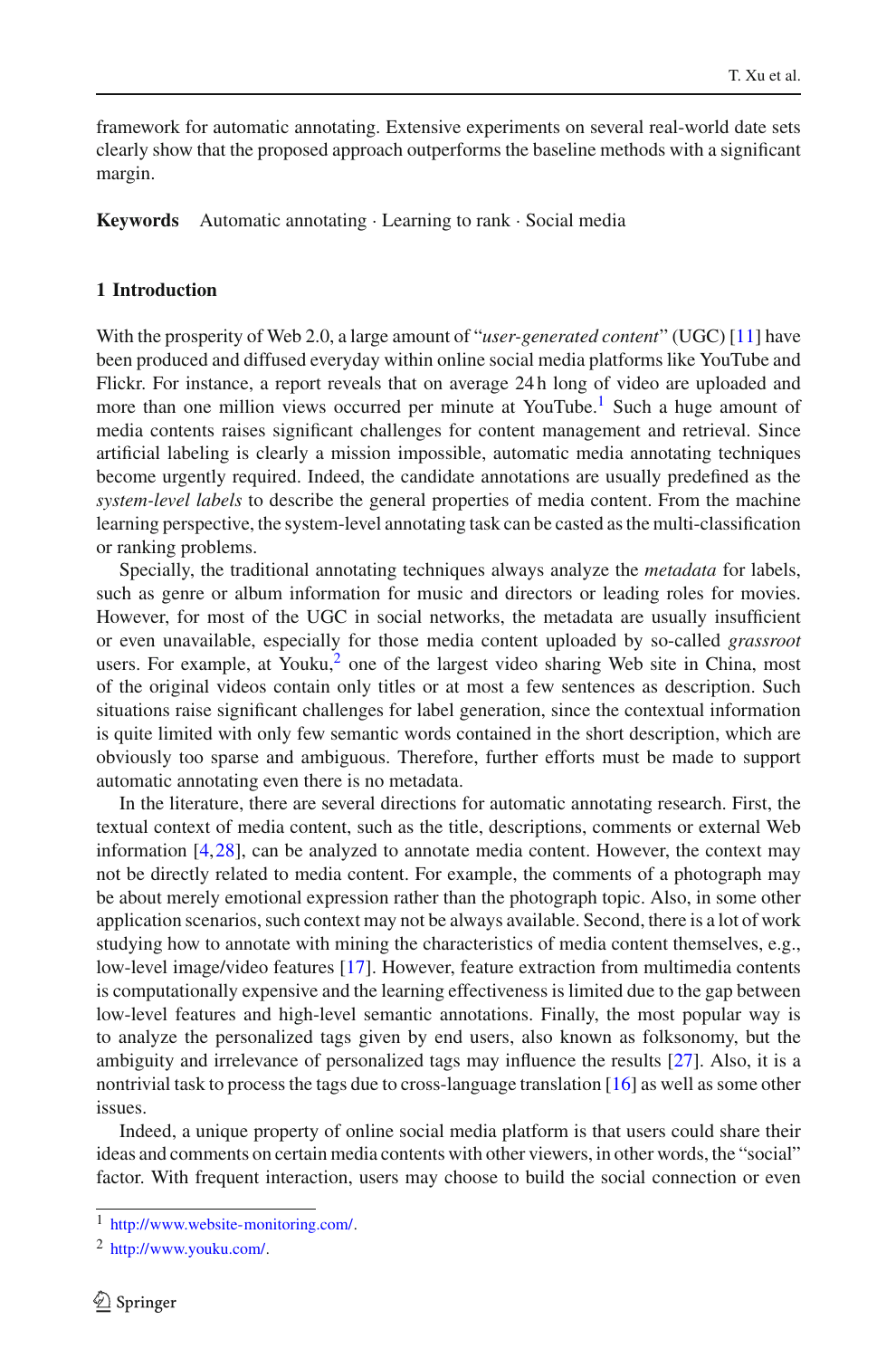form the social community, especially for those who hold *common preferences*. Then, due to the message pushing mechanism of the online social network services (SNS), if users create, comment or share some fresh media contents, all the friends will be notified and usually those friends with similar tastes will join the discussion and diffusion, which leads to the *preference-sensitive interactions* in social network. The following motivating example intuitively illustrates the description above.

*Example 1* (**A Motivating Example**) Alice and Bob are anonymous without any common connection in real life. However, since they are both big fans of disaster movies, they usually focused on related contents in online social media platform and then discussed with some other viewers. Owing to the similar preference and frequent interactions, they decided to build the online social connection. Then, if Alice viewed some new disaster movies, e.g., the 3-D "Titanic," Bob will be notified and probably he will join the discussion, which results in the interaction behavior between Alice and Bob. In this case, the interaction indeed reveals that the movie "Titanic" is relevant to the **common preferences** of Alice and Bob, i.e., the **"disaster"** genre.

The above example is not occasional. Actually, social media represent the developing "content-based" social network, in which *preference factors* play an increasingly significant role in the formation of social structure. A report [\[13\]](#page-22-4) has announced that, on one hand, users tend to be friend those who have similar preferences rather than try to influence their friends after being connected. On the other hand, users tend to rely on their friends as "collector" and "filter" of fresh information, which motivates the formation of interactions. Inspired by the observations above, the analytics of preference-sensitive interaction within online social network might be a promising way to discover adequate annotations for media contents.

However, there are still many challenges along this line. First of all, it is difficult to describe the frequent preference-sensitive interactions within social network. If only pairwise interactions are considered, the performance might be severely limited with ignoring the global social links, while the complete social network graph will definitely lead to expensive computation. Besides, the motivation of interactions might be various but not only common preferences, for instance, viewers may be influenced by opinion leaders or fashion trend especially in the asymmetric social network like Twitter, which results in noisy records to distinguish their preferences. This problem might be relieved with considering the graph structure to highlight the real preferences during the information flow. Thus, the social network should be introduced in an effective and efficient way for the preference-sensitive interaction analysis.

To deal with the above challenges, in this paper, we propose a novel media annotating approach based on the analysis of the *streaming interactions* of media contents instead of metadata. The basic assumption of our approach is that different types of social media content may attract viewers with different preferences, which generates *preference-sensitive interactions* in the online social network. For reducing the computational complexity with comprehensive graph structure, we first select nodes iteratively from the streaming records to build the *preference-sensitive subgraphs* based on social links and time series. Then, we describe each subgraph with two types of features simultaneously when loading the streaming records, namely *static* and *topologic* features. Finally, the features will be integrated into a "learning-to-rank" framework to score and rank each candidate annotation. Particularly, a unique perspective of our approach is that it can integrate social interactions with multiple information sources for annotating media contents without any semantic gap. To be specific, the contributions of this paper can be summarized as follows:

– First, to the best of our knowledge, we are probably the first to iteratively leverage the streaming interaction records for revealing the adequate annotations of social media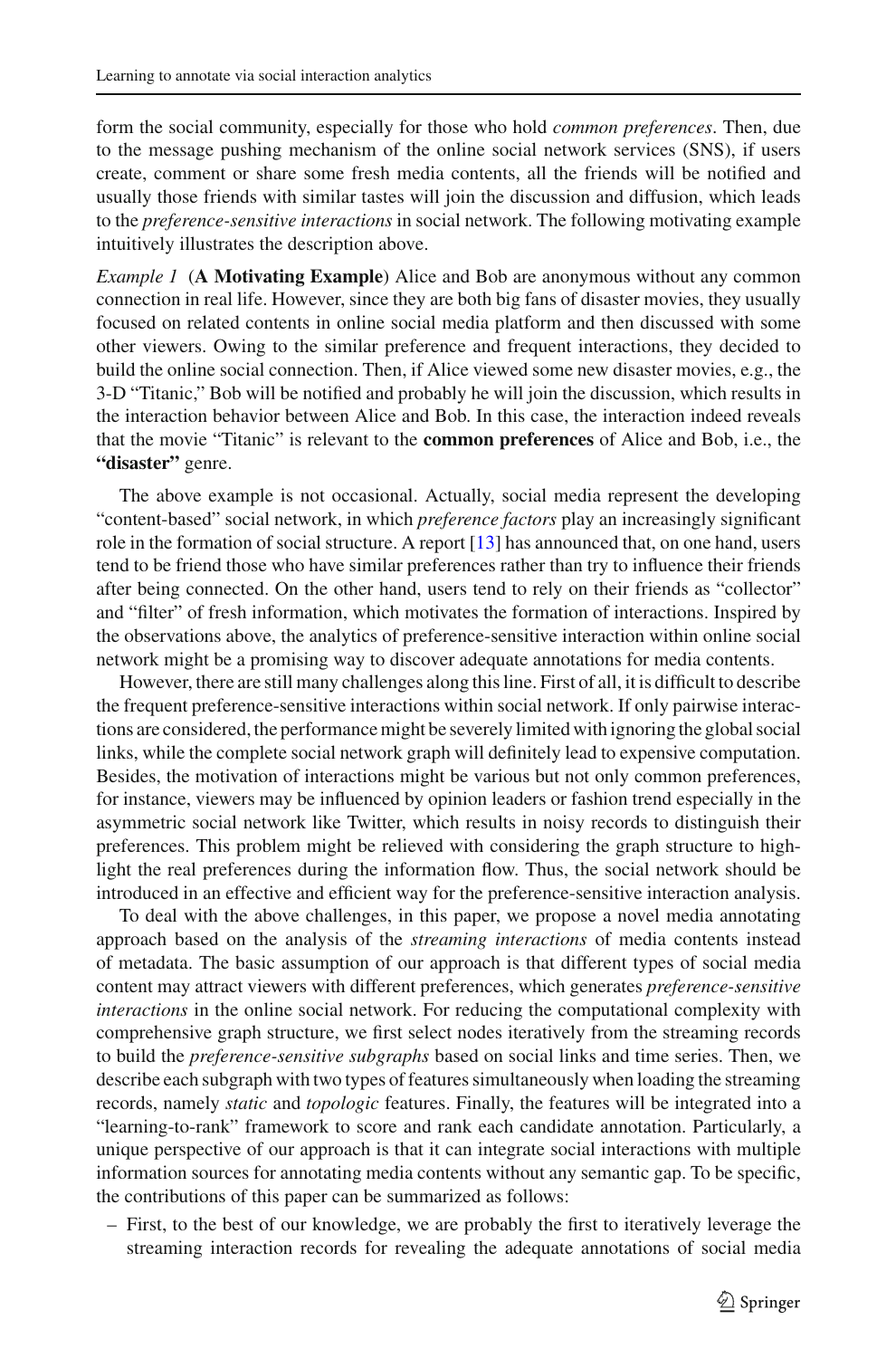contents. The proposed approach provides an effective and efficient way for social media annotating, even if there is no metadata.

- Second, we study and extract several effective features through the deep analytics of social interaction graphs and then integrate them into the learning-to-rank framework for annotating. The proposed approach can generate uniformed representation for annotations without semantic factors and this helps to reduce incremental learning and model retraining processes; therefore, the scalability of our approach with new defined labels can be guaranteed.
- Third, we introduce the social network and social interaction factors to learn the users' interests, which can effectively relieve the interference from various viewing motivations for better understanding users' real preferences and then the adequate annotations. The experimental results clearly show that our approach outperforms the baselines with a significant margin, especially for unpopular preferences.

*Overview* The rest of paper is organized as follows. Firstly, Sect. [2](#page-3-0) summarizes the related work about social media annotating and ranking techniques. Then, Sect. [3](#page-4-0) illustrates some preliminaries of the social media annotating task and then introduces the overview of our framework. In Sect. [4,](#page-8-0) we explain some technical details, including how to iteratively build the preference-sensitive interaction subgraphs from streaming data and how to extract effective features to describe the candidate annotations. Then, in Sect. [5,](#page-10-0) we discussed some related problems, e.g., the ranking models, user preference estimation and the multi-source integration. The experimental results and further discussion will be demonstrated in Sect. [6.](#page-13-0) Finally, in Sect. [7,](#page-21-0) we conclude our work and propose the future plan.

# <span id="page-3-0"></span>**2 Related work**

In recent years, automatic annotating techniques have been researched intensively due to the urgent requirement of social media content management and retrieval. Generally, the related works could be grouped into two categories, namely **personalized tagging** and **generalized labeling**. The former tends to describe content in detailed and individual way, while the latter tends to provide a categorized description and thus hold a relatively fixed vocabulary and higher reuse frequency [\[12\]](#page-22-5). In this paper, we focus on the generalized labeling task. To deal with the deficiency of metadata in "user-generated contents," for the documents or media contents with rich text [\[19](#page-22-6)], text or expanded information, like commentary, anchor text [\[10\]](#page-22-7) or search engine results [\[4](#page-22-1)] could be analyzed. For multimedia contents, prior arts focus on analyzing the characteristics of multimedia contents, such as graphic [\[17](#page-22-2)] or audiovisual [\[20\]](#page-22-8) features to learn the classifiers. Besides, personalized tags are also analyzed, usually following Random Walk or similar ways like in [\[14](#page-22-9)].

Another category of related work is the learning-to-rank techniques, which could be generally divided into three main aspects: The **pointwise ranking** methods usually translate the ranking problems as regression [\[5\]](#page-22-10) or multiple ordinal classification [\[15\]](#page-22-11) problem, while the **pairwise ranking** techniques define the loss function based on the partial order relationships, then indeed build a binary classifier to compare each given pair of samples like RankSVM [\[9\]](#page-22-12), RankBoost [\[8\]](#page-22-13) and IRSVM [\[2\]](#page-22-14). And finally, the **listwise ranking** algorithms target at directly optimizing the global order which will be measured by some IR metrics like NDCG, MAP or KL-divergence, e.g., AdaRank [\[22](#page-23-2)], SVM-MAP [\[26](#page-23-3)] and ListNet [\[3](#page-22-15)].

Recently, some works attempted to utilize the learning-to-rank techniques to deal with the annotating task. For instance, the correlation between tags and visual characteristics is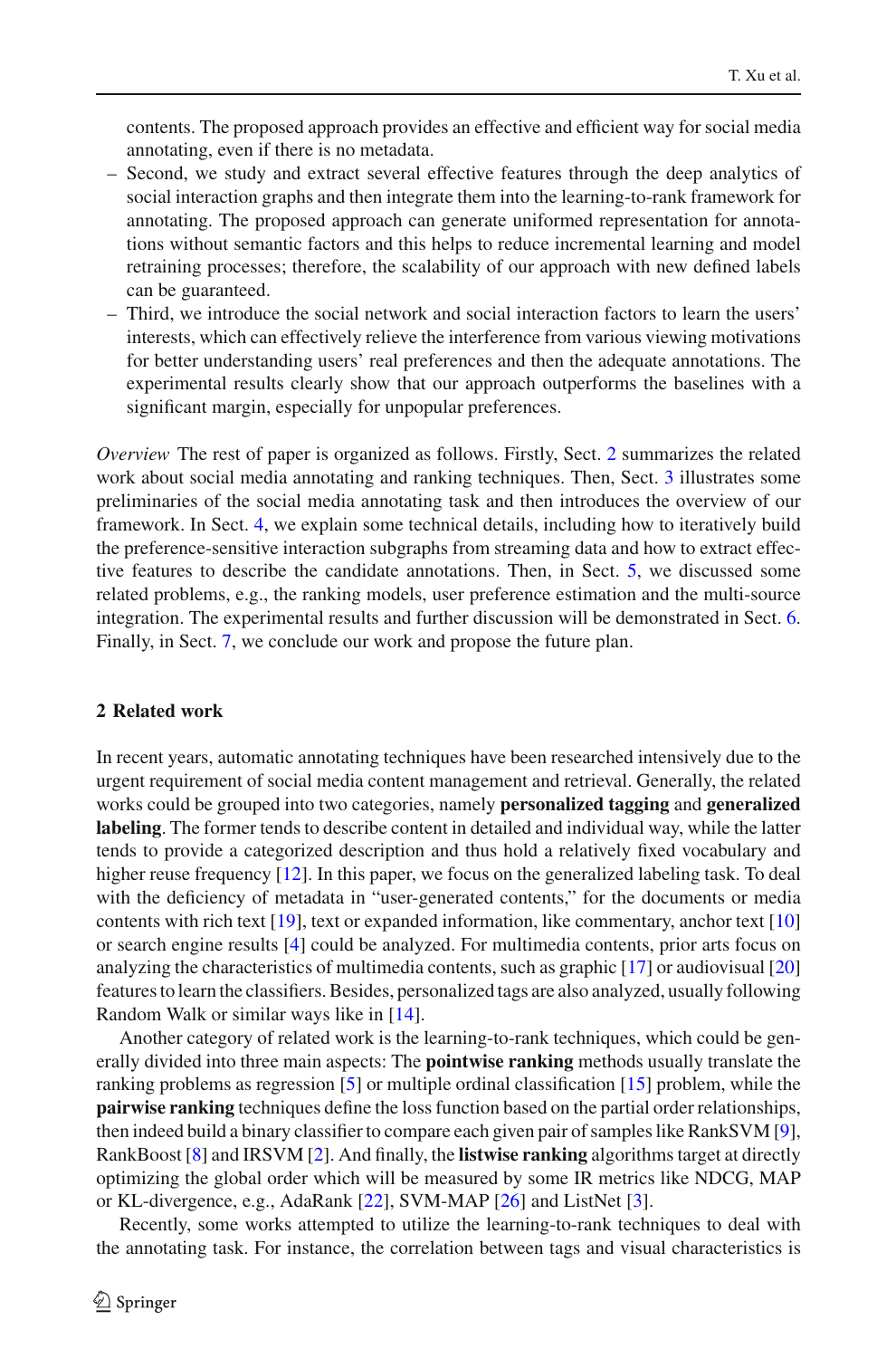analyzed to formulate the task as extended correlation ranking [\[21\]](#page-22-16), and another example is to rank the enhanced geospatial proximity of the photographs [\[18\]](#page-22-17). Since the learning-torank techniques have been maturely studied, those researches usually focus on the feature selection and derivation, with directly utilizing the state-of-the-art ranking models.

### <span id="page-4-0"></span>**3 Annotating framework via social interaction analytics**

In this section, we introduce the overview of our novel annotating framework. To be specific, we first introduce some preliminaries of social media annotating task. Then, we present the formulation of interaction subgraphs based on streaming media records. Finally, we demonstrate the framework of our novel media annotating approach in the perspective of learningto-rank task. Particularly, to facilitate understanding, Table [1](#page-4-1) illustrates the mathematical notations used in this paper.

# <span id="page-4-2"></span>3.1 Preliminaries

In this paper, we mainly focus on the system-level media annotating task. To be specific, the problem can be formally defined as follows:

**Definition 1** (*System-level Media Annotating*) Given a media content *c* and a system-level annotation set *A*, which is predefined by media content administrators, the task of system-level media annotating is to find a subset  $A_c^* \subset A$  for labeling *c* with respect to its characteristics.

In the above definition, each annotation  $a_z \in A$  indicates a certain characteristic of media content, such as creator, genre or nationality. What should be noted is that the annotations in *A*<sup>∗</sup> have no partial order preference, since the labels may just represent different aspects of media content. For example, it is hard to say the "Titanic" is firstly a love story, then a 3-D movie.

As we mentioned above, users' viewing and interacting behaviors indicate that the content meets their preferences, especially when frequent preference-sensitive interactions occurred. Intuitively, the preferences can be captured by the labels contained in media contents. Thus, we can also leverage the annotation set *A* to represent the *preference factors* of users within

<span id="page-4-1"></span>

| <b>Table 1</b> Mathematical notations | Symbol                                 | Description                                                         |  |  |
|---------------------------------------|----------------------------------------|---------------------------------------------------------------------|--|--|
|                                       | $A = \{a_7\}$                          | The set of system-level annotation                                  |  |  |
|                                       | $C = \{c_k\}$                          | The set of media contents                                           |  |  |
|                                       | $V = \{u_i\}$                          | The set of users in social network                                  |  |  |
|                                       | $E = \{e_{ij}\}\$                      | The set connections in social network                               |  |  |
|                                       | $G = \langle V, E \rangle$             | Social network graph                                                |  |  |
|                                       | $G_c = \langle V_c, E_c \rangle$       | Interaction graph of content $c$                                    |  |  |
|                                       | $G_c^z = \langle V_c^z, E_c^z \rangle$ | Preference-sensitive subgraph of content $c$ for<br>annotation $a7$ |  |  |
|                                       | $c_k$                                  | A piece of media content                                            |  |  |
|                                       | $f_i$                                  | Preference factor for $u_i$                                         |  |  |
|                                       | $r_{ik}$                               | Rating for $c_k$ given by $u_i$                                     |  |  |
|                                       | $w_{ij}$                               | Common preference strength between $u_i$ and $u_j$                  |  |  |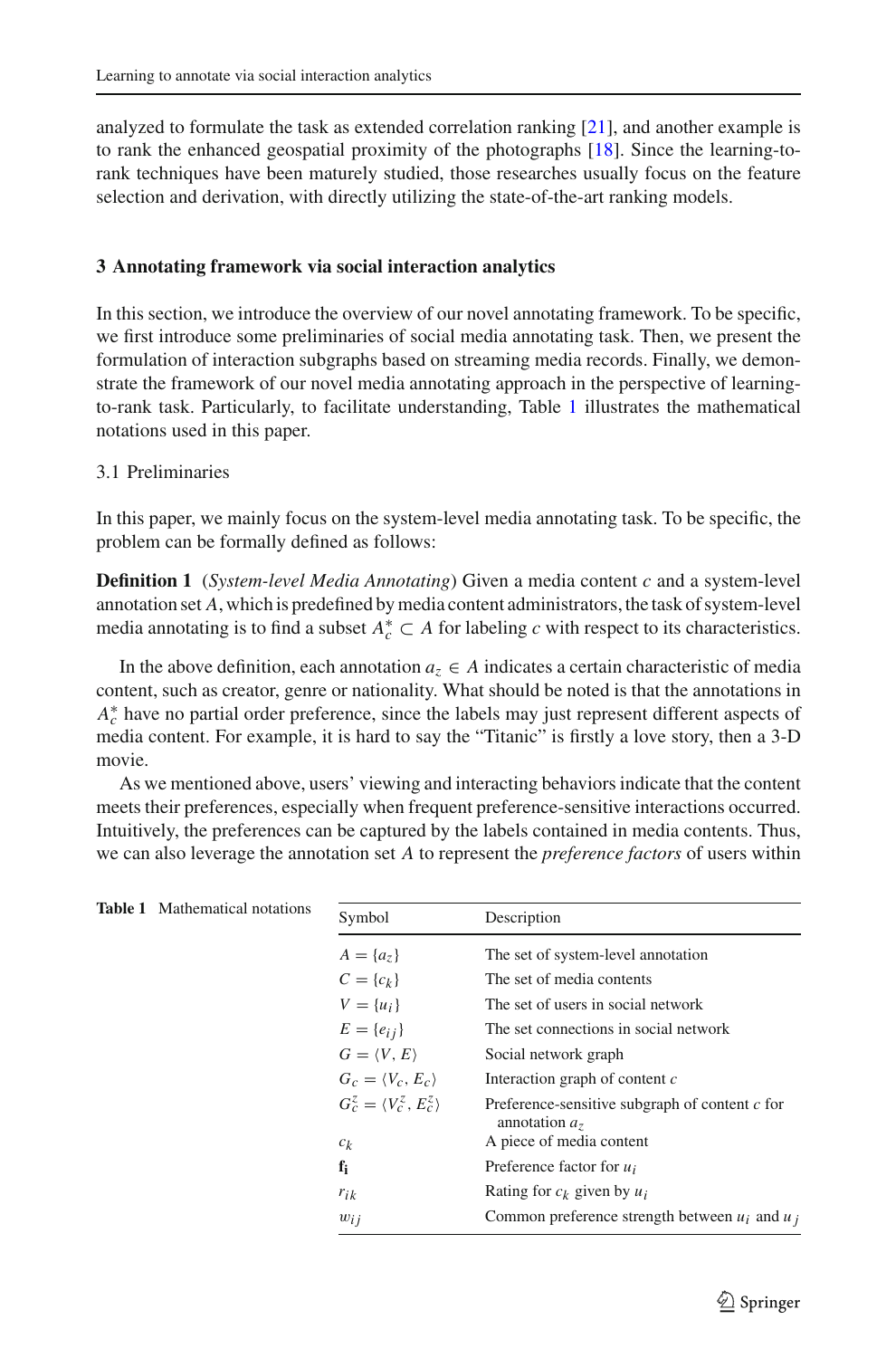the social network. Indeed, a media content may attract users because of multiple preference factors, e.g., Cindy appreciates the movie new 3-D "Titanic" since she really enjoys the romantic story and also the 3-D effect. Therefore, we define the preference factor as a multidimensional vector as follows:

**Definition 2** (*Preference Factor*) The preference factors of each individual user *ui* could be represented as a |*A*|-dimensional vector  $f_i$ , where the *z*th element  $f_i^z$  denotes the normalized preference level of annotation  $a_z$ , which satisfies  $\Sigma_z f_i^z = 1$ .

Indeed, an intuitive approach for calculating **fi** is to count the annotation frequency based on viewing history. For example, if Cindy viewed "Titanic" containing label "Love" and "3- D" and "Waterloo Bridge" containing tags "Love" to Bob before, then the preference factor of Alice can be counted as {"Love":2/3, "3-D":1/3}. However, as discussed in Sect. [1,](#page-1-2) this counting approach may be too simple to reflect users preferences due to the interference of various motivations. Considering that the preference-sensitive interactions in social network may strengthen the authentic preference reflection, such information should be merged to refine the preference discovery. Related technical details will be discussed in Sect. [5.2.](#page-11-0)

Furthermore, social network plays an important role in social interactions due to the message pushing mechanism. Similarly, we define the social network factors in online social network service (SNS) as follows:

**Definition 3** (*(Asymmetric) Social Network*) The online social network could be represented as a graph  $G = \langle V, E \rangle$ , here *V* represents the set of users (nodes), in which each  $u_i \in V$ contains preference factor  $f_i$ . Also,  $E$  denotes the set of edges, i.e., links in the social network.

What should be noted is that in asymmetric SNS *(*e.g., Twitter*)*, the social links only indicate "follow" but not mutual connections, i.e., the edge  $e_{ij} \in E$  only indicates that  $u_i$ is followed by  $u_j$ . For symmetric social networks (e.g., Facebook), the mutual relationship could be described as two edges, i.e.,  $(i, j)$  as  $e_{ij}$  and  $e_{ji}$  in the definition.

#### <span id="page-5-0"></span>3.2 Formation of interaction graph

Based on the preliminaries above, in this part, we start to discuss about how to deal with the social interactions for media annotating. Since the clear point-to-point interaction records is usually unavailable, with considering about the message pushing mechanism in typical SNS scenario, we simply define the *social interactions* as consequential behaviors (e.g., commenting, sharing or any other operations which trigger the system notification to friends/followers) occurred within social links, i.e., if two behavior records  $\langle u_i, t_i \rangle$  and  $\langle u_j, t_j \rangle$  occurred which satisfies  $t_i < t_j$  and  $e_{ij} \in E$ , we announce interactions happened between these two users. With this definition, intuitively we could analyze the social interactions as *interaction graph* structure, and clearly since each specific media content will be notified only for once, the graph will be a *directed acyclic graph* (DAG) which does not contain circle structure.

As discussed in Sect. [1,](#page-1-2) some localized interactions with certain preference exist in the interaction process, which lead to the *preference-sensitive subgraphs*. Figure [1](#page-6-0) illustrates how to partition preference-sensitive subgraphs from the viewing records of the movie "Titanic," which contains three annotations as "Disaster," "3D" and "Love." The edges in graph are directed from the top down. Since the system-level annotations do not contain explicit semantic connections with each other, for simplifying the formulation, we could divide those subgraphs which are mutually independent to present the interactions which only reflect one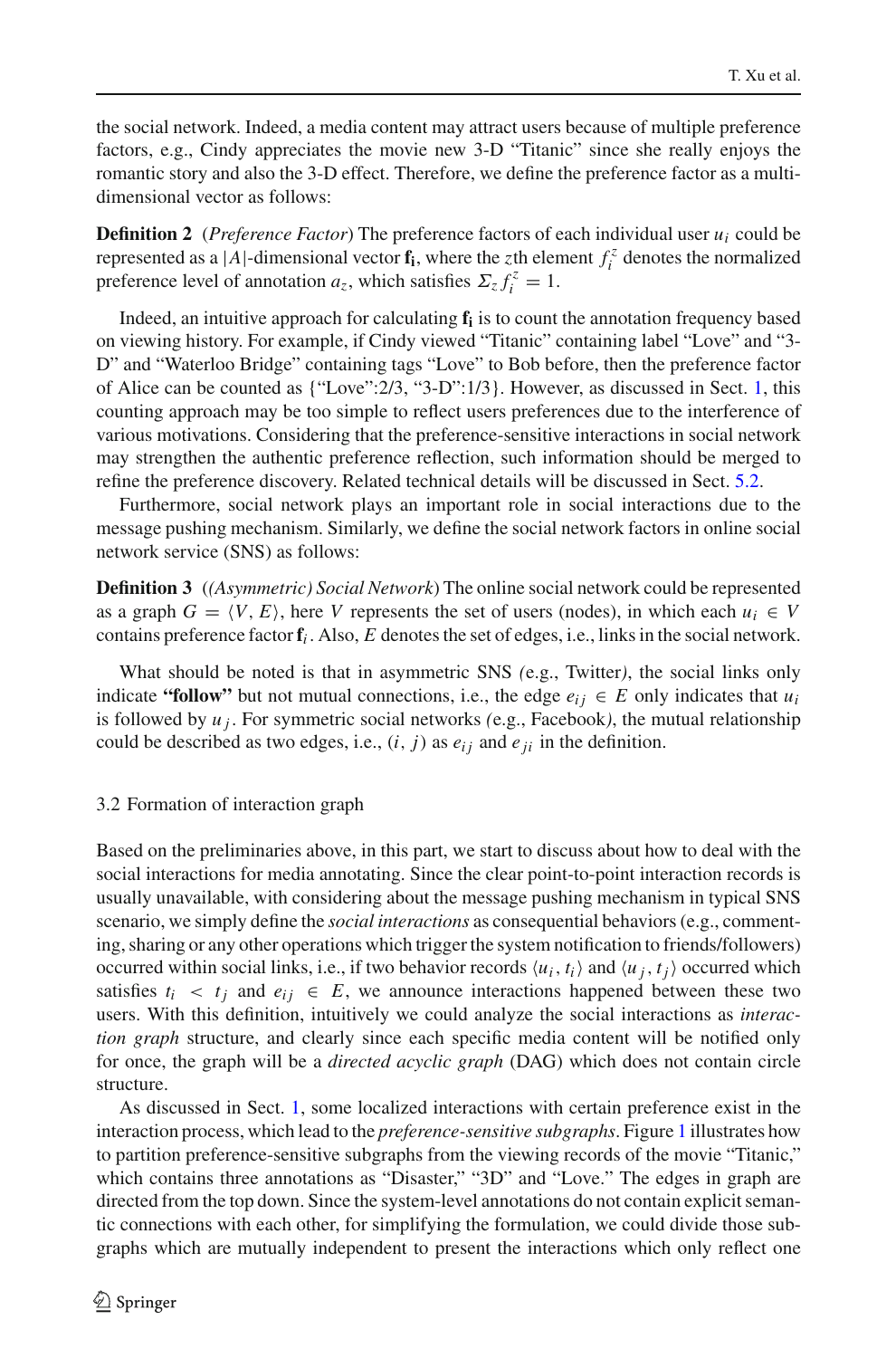

<span id="page-6-0"></span>**Fig. 1** The example of generating preference-sensitive subgraphs

### **Algorithm 1** Building interaction graph

```
Input: social network G = \langle V, E \rangle, sorted viewing records \{u_i\}_z for a_z;
Output: the az-sensitive interaction graph G_z = \langle V_z, E_z \rangleInitialization: V_z = \emptyset, E_z = \emptyset;
1: for each u_i in \{u_i\}_z2: for each u_s \in V_z<br>3: if e_{si} \in E then
3: if e_{si} \in E then<br>4: V_z = V_z \cup \{u\}4: V_z = V_z \cup \{u_i\};<br>5: E_z = E_z \cup \{e_{zi}\}E_z = E_z \cup \{e_{si}\};6: return G_z = \langle V_z, E_z \rangle;
```
specific preference. And definitely, only those users with preferences on certain topic will be adopted in the related subgraph. Formal definition is as follows:

**Definition 4** (*Preference-sensitive Subgraph*) The preference-sensitive interaction subgraph of media content *c* can be described as  $G_c^z = \langle V_c^z, E_c^z \rangle$  for each candidate annotation  $a_z$ , here  $V_c^z \subseteq V_c$  denotes the users who viewed *c* with clear preferences on  $a_z$  and  $E_c^z \subseteq E_c$  denotes the links between them.

Motivated by the partition process, we realize that the viewing records are indeed extracted *iteratively* from the streaming data, which is presented as a list {*ui*}. Here, *"streaming"* means all the records are sorted by their time stamp  $t_i$  and then read one after another. By combining with the social network and users interests, we can now build the preferencesensitive interaction subgraphs for each annotation. To be specific, when loading a piece of record, we firstly pick up those related subgraphs according to the users preferences, then check whether the mentioned user follows anyone who exists in these current subgraphs, and finally, connect them with directional edges. The details are shown in the Algorithm [1.](#page-6-1)

Indeed, some popular media contents may attract millions of viewers, which result in the huge interaction graph and incredible computation cost. Therefore, when reading the streaming viewing records to mine the preference-sensitive subgraphs, we could control the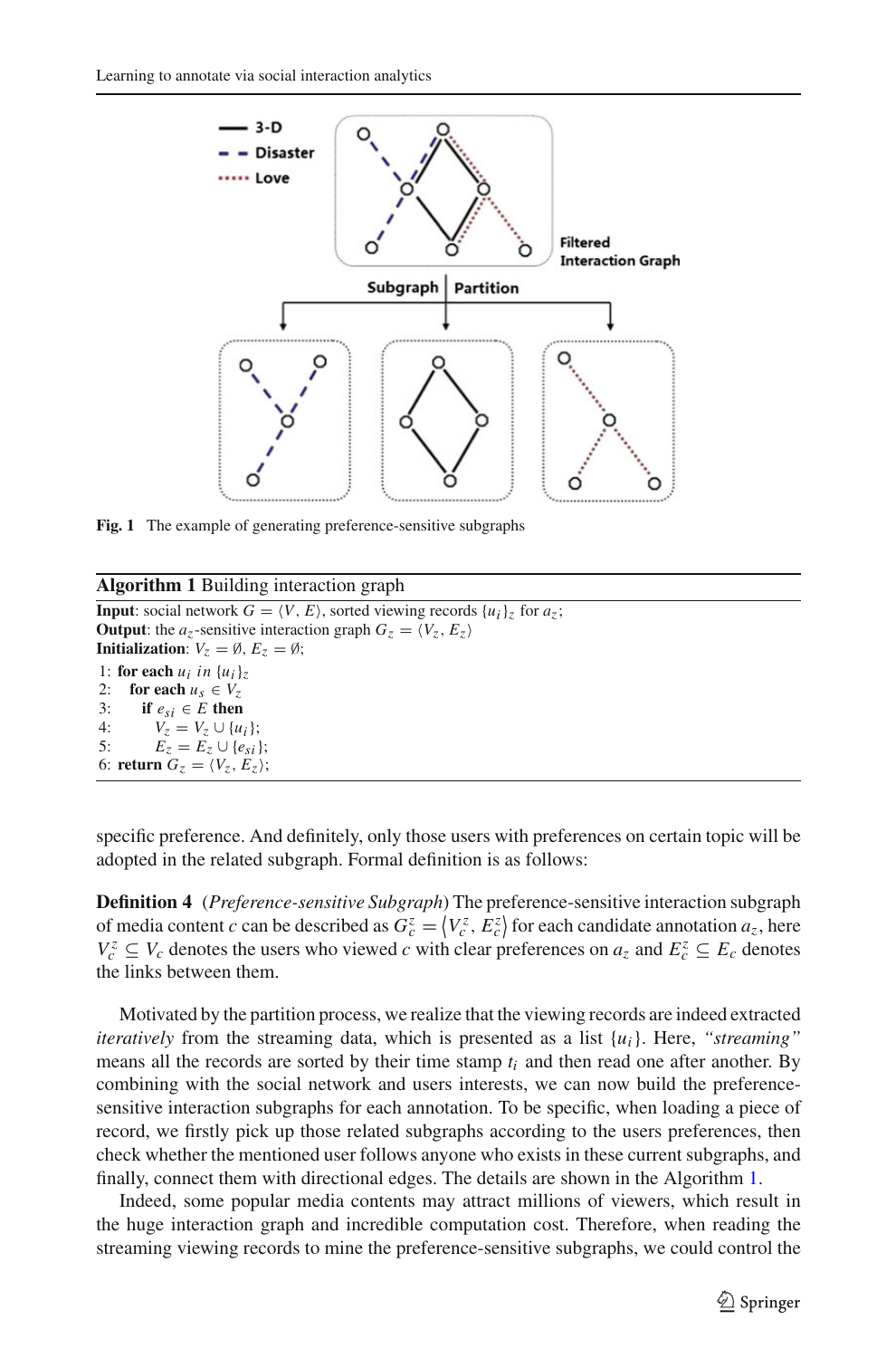

<span id="page-7-0"></span>**Fig. 2** The process of building preference-sensitive subgraphs



<span id="page-7-1"></span>**Fig. 3** The flowchart of our novel annotating system

amount of selected nodes to reduce the computational complexity. In this paper, we simply define the stop condition as total amount of selected records, i.e., only the first *N* viewers will be considered to build the interaction graph. The detailed process is shown in Fig. [2.](#page-7-0) In the future, some more complex stop conditions, such as the convergence of feature vectors or target function, will be considered.

### <span id="page-7-2"></span>3.3 Framework of annotating approach

Based on the definitions above, here we formally present the framework of our novel annotating approach with preference-sensitive subgraph analytics. To be specific, our approach is based on the well-known learning-to-rank framework, which contains two different stages, namely *training stage* and *test stage*. Figure [3](#page-7-1) illustrates the complete flowchart of our annotating system.

*Training stage* Given a set of historical media contents with ground-truth labels, we first iteratively build interaction graphs and partition the preference-sensitive subgraphs simul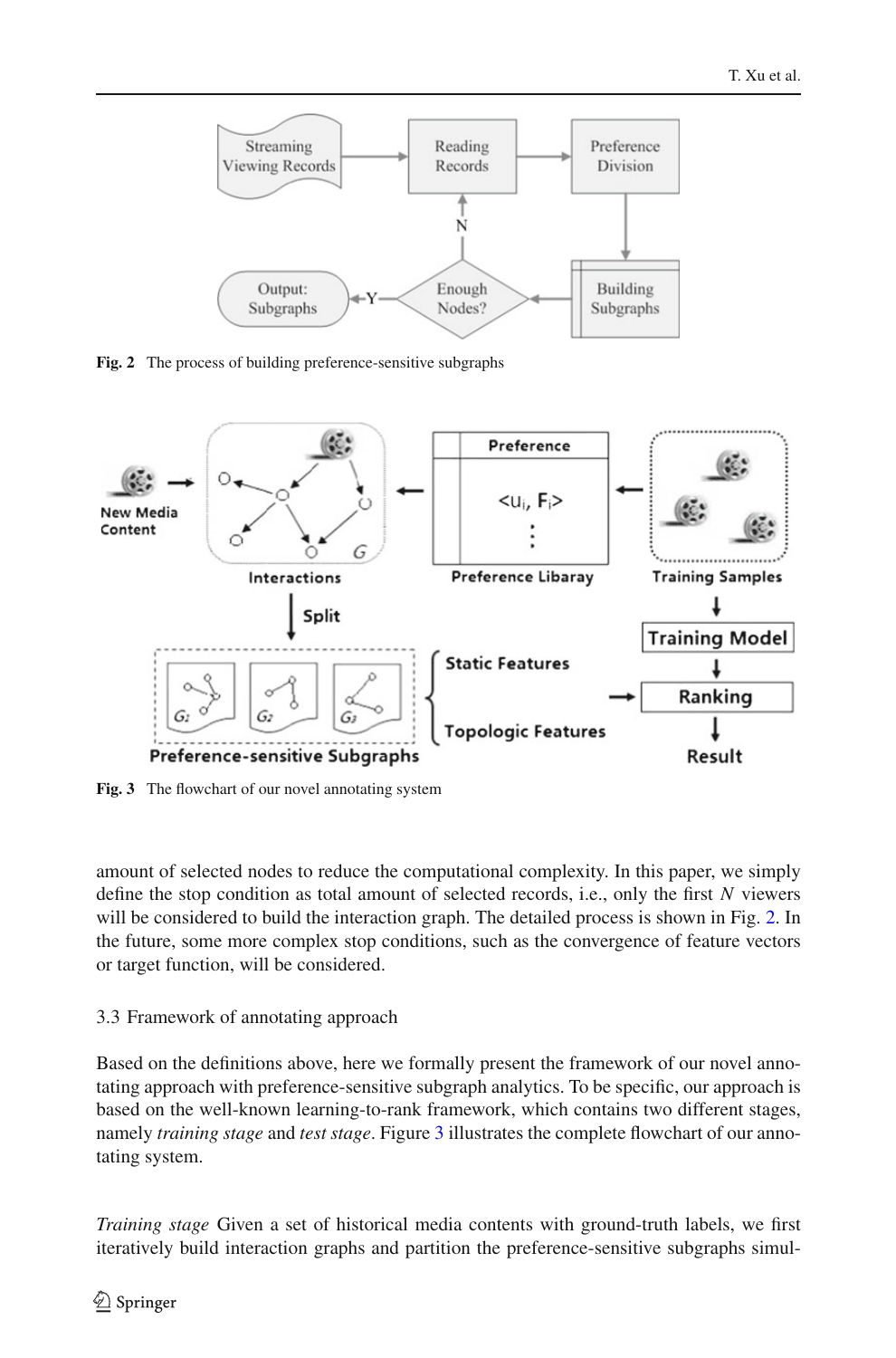taneously from the streaming records. Then, some discriminative features are extracted for each preference-sensitive subgraph to learn the ranking models.

*Test stage* Given a new media content *c*, we first derive preference-sensitive subgraphs  ${G_c^z}$ for each annotation. Then, we extract features to rank the subgraphs with the well-trained ranking models, which results in the ranked list Λ*<sup>c</sup>* of annotations. Finally, we choose top *K* annotations in Λ*<sup>c</sup>* as candidates for labeling media content *c*.

Indeed, the main challenge of our approach is how to extract discriminative features, especially if we hope to achieve the results at the same time when we iteratively read the streaming data. Intuitively, if a subgraph contains more edges and higher weights, the corresponding annotation would contribute more to encourage the interaction process. To that end, in Sect. [4.1.1,](#page-8-1) we introduce some static features for ranking subgraphs. Also, to deal with the problem that some popular labels, which usually represent hot topics like Hollywood movies, may probably attract more viewers and thus definitely influence the preference estimation, we borrow some goodness metrics [\[24\]](#page-23-4) for community structure to measure the density of interaction graph, which will be useful to simulate the frequently localized interactions with clear preference, also the real attributes in most cases. Correspondingly, a set of topological features are mentioned in Sect. [4.1.2](#page-9-0) for ranking subgraphs.

Another critical problem here is the new media contents may lack sufficient viewing records for building interaction graphs; thus, the performance will be impacted. As mentioned above that we could control the amount of selected nodes to keep the balance between effectiveness and efficiency, in this paper, we will discuss how the limited samples influence the annotating performance. The detailed discussion with experimental results will be shown in Sect. [6.2.2.](#page-18-0)

### <span id="page-8-0"></span>**4 Learning to annotate with iterative feature extraction**

In this section, we introduce some technical details of our ranking scheme, also the feature extraction part. Firstly, two categories of selected features will be summarized, i.e., the static and topologic ones. Furthermore, we will explain how to calculate the features iteratively when we load the streaming data for leveraging state-of-the-art learning-to-rank models.

4.1 Feature extraction for ranking subgraphs

Here, we introduce two kinds of effective features extracted to describe the preferencesensitive subgraphs, namely *static features* and *topologic features*, which reflect different characteristics of corresponding subgraphs.

### <span id="page-8-1"></span>*4.1.1 Static features*

The static features denote the basic statistical results for preference-sensitive viewing without graph structure, which can be easily updated with accumulating records. Intuitively, the percentage of preference-sensitive viewing might be the first choice. However, as discussed above, this metric could be easily disturbed by popularity, and thus some other features are extracted as follows:

*Average preference* This feature intuitively reflects the basic assumption that more users with clear preference leads to higher probability to annotate. Specifically, this feature can be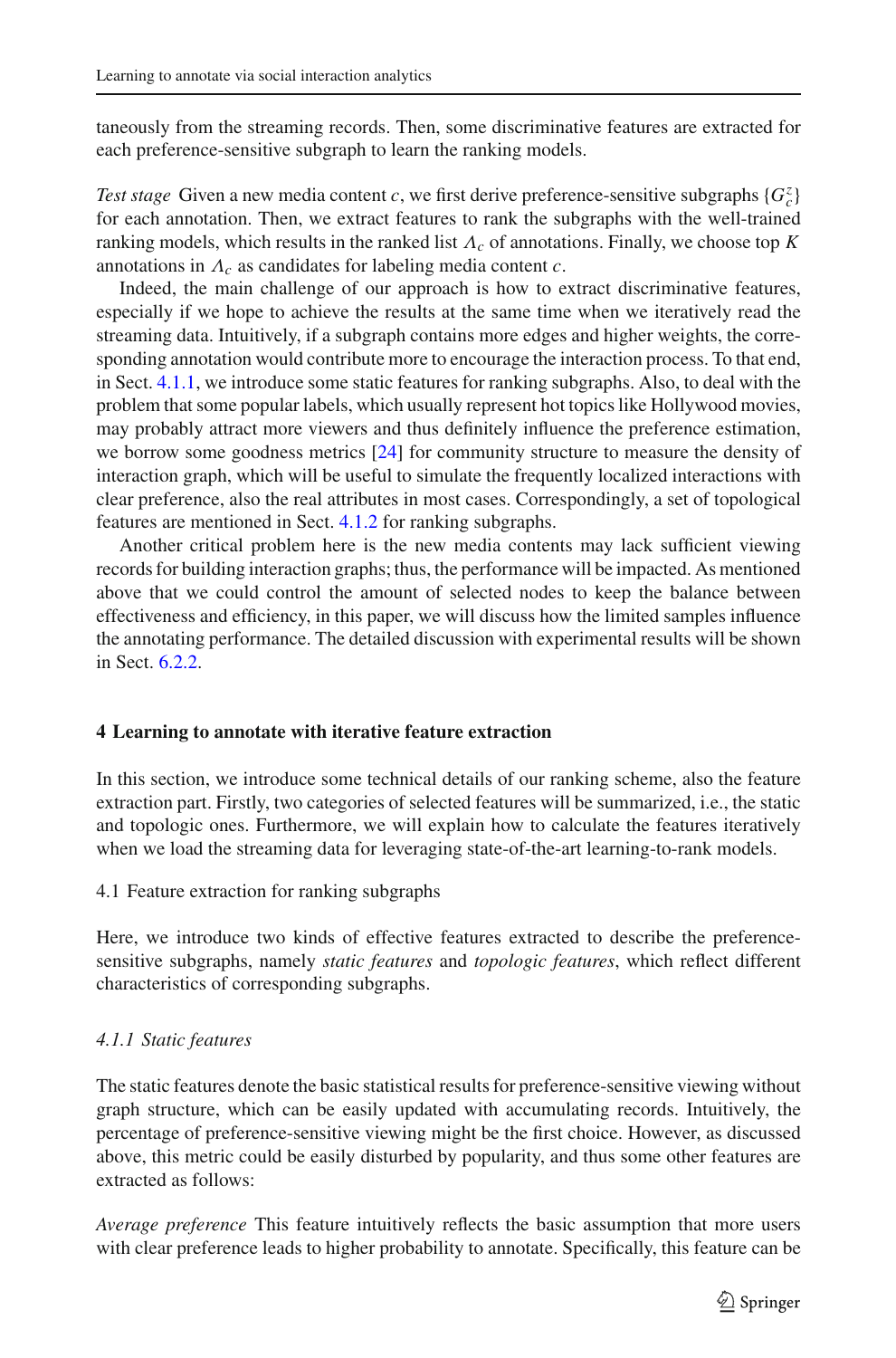calculated as follows,

$$
AVP(G_c^z) = \frac{\sum_{u_i \in V_c^z} f_i^z}{|V_c^z|}.
$$
 (1)

*Density of subgraph* This feature is built on the intuition that good communities are well connected [\[7](#page-22-18)]; in other words, viewers frequently discuss about this content. Generally, if the graph contains as many edges as possible with limited nodes, then the graph has a higher value of density. Specifically, this feature can be calculated as follows,

$$
DEN(G_c^z) = \frac{2|E_c^z|}{|V_c^z| \cdot (|V_c^z| - 1)}.
$$
\n(2)

*Separability* In the perspective of community detection in ordinary graphs, this feature presents the idea that good communities are well separated from the rest of the network [\[6\]](#page-22-19). Here, we borrow the idea to measure the purity of preference-sensitive connections, i.e., whether majority of interactions occurred within users holding the same certain preference. Specifically, this feature can be calculated by

$$
SEP(G_{c}^{z}) = \frac{|I(G_{c}^{z})|}{|S(G_{c}^{z})|}, \ \ \forall e_{ij} \in |I(G_{c}^{z})|, u_{i}, u_{j} \in V_{c}^{z},
$$
\n
$$
\forall e_{ij} \in |S(G_{c}^{z})|, u_{i} \notin V_{c}^{z}, u_{j} \in V_{c}^{z}.
$$
\n
$$
(3)
$$

Indeed, as discussed in Sect. [3.3,](#page-7-2) these features can smooth the inference of annotation popularity to a certain degree. However, since the mass may not have clear preference and thus impact the statistics, thus the graph structure is also needed for more comprehensive features.

#### <span id="page-9-0"></span>*4.1.2 Topologic features*

As mentioned above, static features may highlight the popular annotations but fail to capture the unpopular ones; thus, the graph structure should be considered to describe the preferencesensitive interactions comprehensively. To this end, we extract several topologic features, which imply the scale and density to measure the level of mutual communications.

*Longest path length* This feature might be the most appropriate feature to measure the size of latent community. Generally, a longer route indicates a larger latent community, i.e., broader interactions. Here, we define the "path length" as the longest distance between pairwise nodes. Since the interaction graph is DAG as mentioned in Sect. [3.2,](#page-5-0) distance will be easily achieved via iterative counting. Related details will be introduced in next section.

*In/out degree* This feature also describes the density of graph, as the node which owns high in/out degrees usually plays the important role as the "hub" or "authority" to encourage the information flow in online social network. For the overall estimation, we both consider the *maximal in/out degree* and the *average in/out degree*. To be specific, only those nonzero degrees will be counted. Related details will be introduced in next section.

*Clustering coefficient* It is the classic metric to measure the connectivity of community, while indeed based on the counting of triangle structure. Here, *triangle* is defined as if  $u_i, u_j, u_k \in V_c^z, e_{ij}, e_{ik}, e_{jk} \in E_c^z$  happens (since  $u_i, u_j, u_k$  are read in order from the streaming records, the reverse edge indeed could not exist). Actually, it reflects the locally homogeneous distributions of edges, since usually friends of your friends might be prob-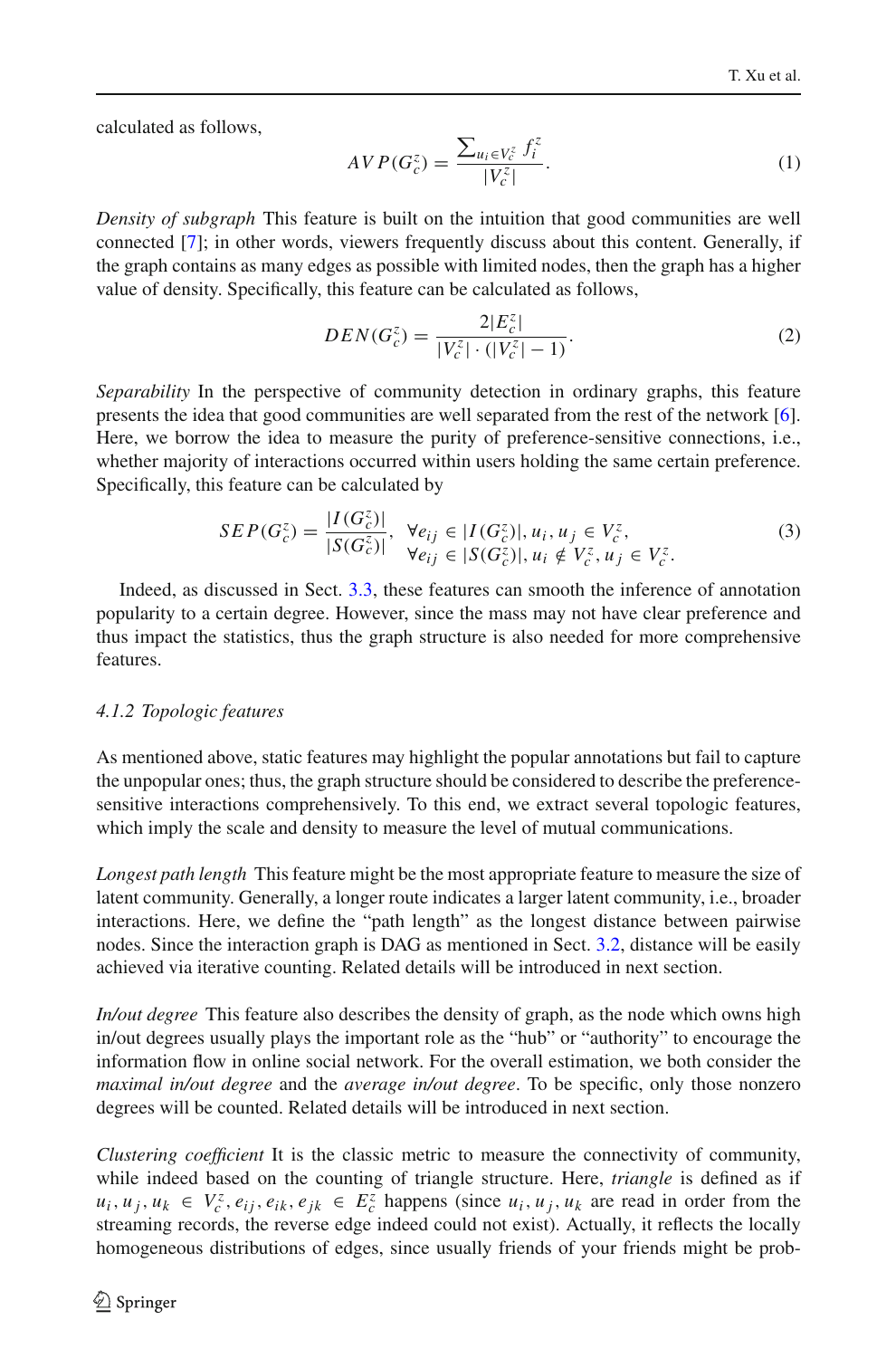#### **Algorithm 2** Extracting Features.

<span id="page-10-1"></span>**Input**: a list of viewing records  $\{u_i\}_i$ ; **Store**: amount of edges *e*, a set of nodes  $\mathbf{V}_c^z = \{u_i\}$ ,  $u_i = \langle d_i, o_i, \mathbf{P}_i \rangle$ ,  $\forall u_i \in \mathbf{V}_c^z$ ; **Output**: longest path length *LPL*∗, clustering coefficient *TCC*<sup>∗</sup> **Initialization**:  $e = 0$ ,  $V_c^z = \emptyset$ ; 1: **for each**  $u_r$  *in*  $VR_7$ 2:  $d_r = 0, o_r = 0, \mathbf{P}_r = \emptyset$ ; 3: **for each**  $u_s \in V_c^z$ 4: **if**  $(u_s, u_r) \in E_c$  **then**<br>5:  $e + i e + e + 1$  **P**<sub>n</sub> 5:  $e + +, o_s + +, P_r = P_r \cup \{u_s\};$ <br>6: **if**  $d_r < d_s + 1$  then  $d_r = d_s + 1$ 6: **if**  $d_r < d_s + 1$  **then**  $d_r = d_s + 1$ ;<br>7:  $TCC^* = TCC^* + |P_s \cap P_r|$ ; // C  $TCC^* = TCC^* + |\mathbf{P}_s \cap \mathbf{P}_r|$ ; // Counting Triangles 8:  $\mathbf{V}_c^z = \mathbf{V}_c^z \cup \{u_r\};$  $Q$ 10:  $LPL^* = \max d_i, \forall u_i \in V_c^z;$ 11:  $TCC^* = 3 \times TCC^*/e;$ 12: **return** *LPL*∗, *TCC*∗;

ably your friends especially when you all hold similar preferences. Here, we calculate the coefficient as the triplicate amount of triangles divided by the number of edges as, i.e.,

$$
TCC(G_c^z) = \frac{3 \times |\{(i, j, k)|u_i, u_j, u_k \in V_c^z, e_{ij}, e_{ik}, e_{jk} \in E_c^z\}|}{|E_c^t|}.
$$
 (4)

#### 4.2 Iterative features extraction

Now we explain in detail how to extract static and topologic features from streaming viewing records. To be specific, we propose a graph traversal algorithm to refine the features when iteratively loading the records. The details for the preference-sensitive subgraph of  $a<sub>z</sub>$  is showed in Algorithm [2.](#page-10-1) In the algorithm, the  ${u_i}_z$  represents the nodes in the preferencesensitive subgraph, in which each  $u_i$  contains three attributes, i.e., 1) the longest distance (to the starter)  $d_i$ , 2) the out degree  $o_i$  and 3) the set of parent nodes  $P_i$ . For simplifying the presentation, here, we only show the output of "Longest Path Length" (LPL) and "Clustering Coefficient" (TCC), while the others could be counted from the variables, e.g., *In/Out Degree* based on  $o_i$  and  $|P_i|$ .

Based on the proposed algorithm, we could calculate the feature vectors at the same time when we read the viewing records step by step, which results in an iterative refinement process. Since no global structure information is needed during this process, we could easily achieve the amount control of reading records to reduce the computational complexity.

### <span id="page-10-0"></span>**5 Further discussion**

In this section, we discuss some further issues about the technical framework, including the ranking models selected, the preference learning with multi-source information and finally, the discussion on how to integrate our approach with other annotating approaches.

#### 5.1 Ranking models

After the feature extraction, now we could utilize the learning-to-rank models to rank the preference-sensitive subgraphs and then pick out those significant annotations. In this paper,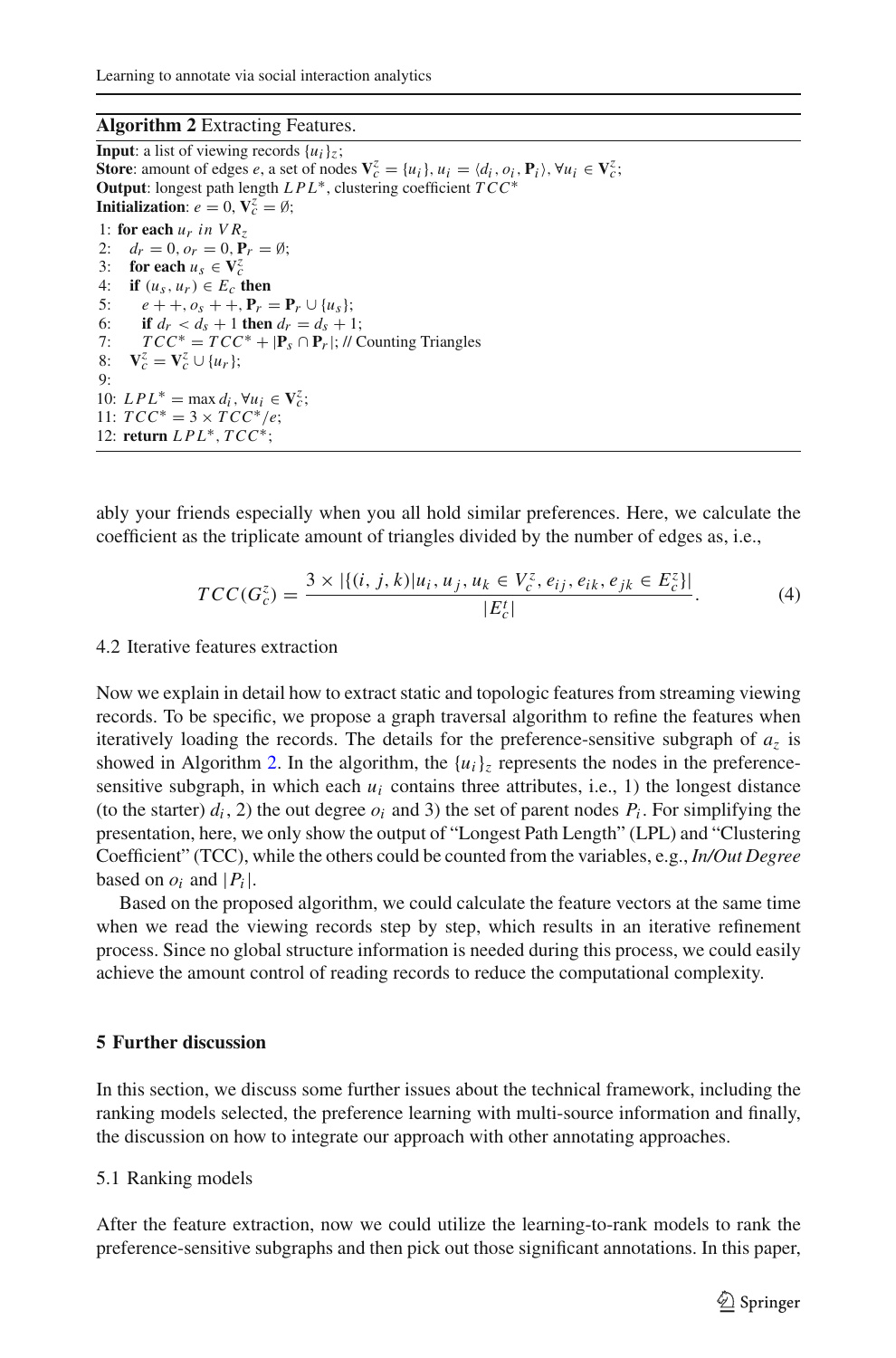we take two state-of-the-art models as examples to verify the effectiveness, namely the pairwise based RankBoost [\[8\]](#page-22-13), and listwise-based AdaRank [\[22\]](#page-23-2) for annotating, which are both boosting algorithm to iteratively combine weighted weak ranker.

**RankBoost** is indeed an adaptive method of classical binary classification method AdaBoost. In RankBoost framework, weights are embedded on pairs of samples. To minimize the ranking error, RankBoost iterates as these steps. First, a weak ranker is chosen, and the score will be calculated according to the effectiveness. Then, weights of the entire sample pairs will be updated, i.e., those pairs with incorrect partial order will have a greater weight, which will be focused in next round.

**AdaRank** is another boosting algorithm whose optimization target is directly defined on the performance measures. In AdaRank, the weight is embedded with a list of query-related samples but not isolated samples. In each step of iteration, firstly, a weak ranker is chosen, and then, the weight for both ranker and queries is updated based on the general performance function, those queries which fail to get a high performance will have a higher weight. Then in next round, those queries will be focused.

With the definitions, we realize that those iteration-based ranking models utilize the weights to regulate the new learners to focus on hard queries. Indeed, some other models, like RankNet [\[1\]](#page-22-20) or ListNet [\[3\]](#page-22-15) could also be utilized in our annotating framework to replace the models mentioned above, which leads to the ranking model as a replaceable part of our approach.

#### <span id="page-11-0"></span>5.2 Learning preference factors

As introduced in Sect. [3.1,](#page-4-2) we could directly derive the preference factors of users from the intuitive statistics, i.e., counting the annotations of media contents viewed before, which is indeed learning the preference factors via the bipartite graph between users and media contents. However, this approach is too straightforward to take consideration of some important issues. First, viewing records might be generated due to various motivations but not only preferences, which may disturb the judgment of preference. Second, the bipartite graph ignores the interaction between users which may influence the preferences. Moreover, some other reasons may also influence the performance, e.g., the additional prior knowledge like user profiles. Based on above points, we develop an optimization framework to refine the preference factors with the extended graph between users and media contents.

In this framework, we denote the set of media contents is presented as *C* and each  $c_k \in C$ represents a piece of media content. Then, based on the social connections as well as the viewing records, we define the edges in extended graph as  $E^* = E \cup E'$ . Here, *E* means the connections between users, while  $E'$  presents the connection between users and media contents, i.e., viewing behaviors, where  $e'_{ik} \in E'$  represents user  $u_i$  viewed the media content  $c_k$ . Figure [4](#page-12-0) shows the structure of the extended graph, where all the edges are directional, and the blue lines means social connection, while the red ones means the viewing behaviors.

For each node  $u_i \in V$ , we have a normalized |A|-dimensional vector  $f_i$  to represent the preference factors, while correspondingly a  $|A|$ -dimensional vector  $\mathbf{l}_k$  for each media content  $c_k \in C$  to present the annotations, where  $l_k^z = 1$  if  $c_k$  is labeled with the *z*th annotation, otherwise  $l_k^{\tilde{z}} = 0$ . For each edge  $e'_{ik} \in E'$ , we have the weight  $r_{ik}$  to present the rating of  $c_k$ given by  $u_i$ . Also, for each edge  $e_{ij} \in E$ , we assume that their interactions may reflect their common preferences, and we denote  $w_{ij}$  as the weight to present connection strength. There are several ways to define  $w_{ij}$ , such as the follow one which indicate the similarity of ratings of the pairwise users: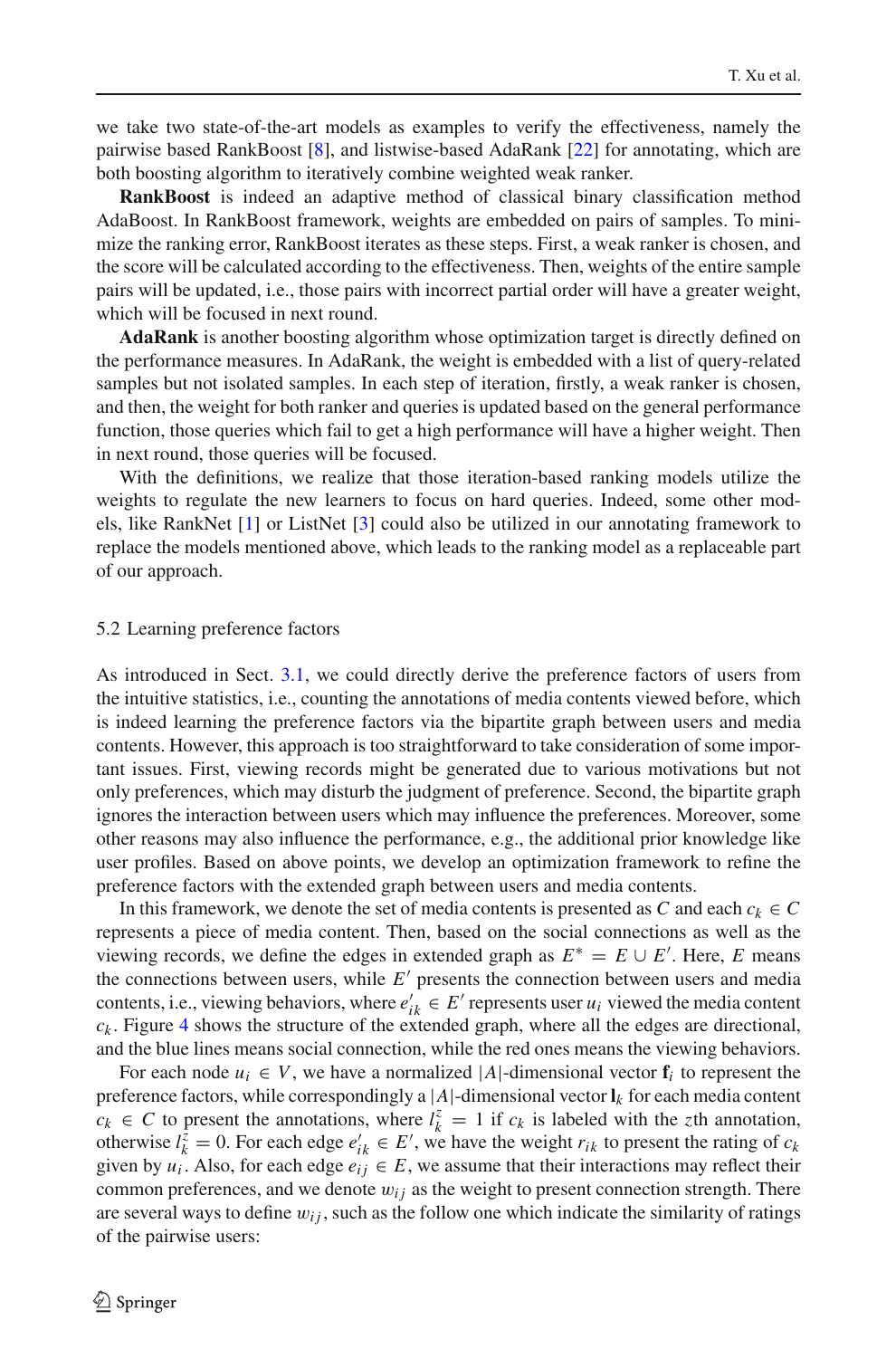

<span id="page-12-0"></span>**Fig. 4** An illustration of extended user-content graph

$$
w_{ij} = \frac{\Sigma_{k \in \mathbf{K}}(r_{ik} \cdot r_{jk})}{|\mathbf{K}|}, \mathbf{K} = \left\{ k | e'_{ik}, e'_{jk} \in E' \right\}.
$$
 (5)

<span id="page-12-3"></span><span id="page-12-1"></span>With the definitions above, now we define an objective function for preference-factor refinement as follows:

$$
O(\mathbf{f}) = \lambda_u \Sigma_{u_i \in V} \|\mathbf{f}_i - \mathbf{f}_i^{(0)}\|_2 + \mu_c \Sigma_{e'_{ik} \in E'} \|r_{ik} \cdot (\mathbf{f}_i - \mathbf{l}_k)\|_2
$$
  
+ 
$$
\mu_u \Sigma_{e_{ji} \in E} \|w_{ji} \cdot (\mathbf{f}_i - \mathbf{f}_j)\|_2.
$$
 (6)

Specifically, the objective function is formulated as three parts, corresponding to the three constraints to achieve. The first part presents the constraint that the estimation of **f***<sup>i</sup>* and should keep close to the prior knowledge. The other two parts separately present the constraints concerning about the different types of edges in the extended graph. Particularly, the second constraint is actually the variant of intuitive statistics that users' preferences should be reflected by what they have viewed, while the third constraint follows the assumption that since the interactions indicate the common preferences between users, thus the corresponding preference factors should be similar.

To achieve our target to minimize the function  $O(f)$ , we process the optimization task with two steps in each round. In the first step, we solve the objective function to derive the iterative formulas to update preference distribution. As discussed in Sect. [3.2,](#page-5-0) we treat all the annotations as mutual independent for easing the modeling; thus, each element of the preference factor (vector) could be calculated as follows:

$$
f_i^z = \frac{\lambda_u \cdot (f_i^{(0)})^z + \mu_c \Sigma_{e'_{ik} \in E'}(r_{ik})^2 \cdot l_k^z + \mu_u \Sigma_{e_{ji} \in E}(w_{ji})^2 \cdot f_j^z}{\lambda_u + \mu_c \Sigma_{e'_{ik} \in E'}(r_{ik})^2 + \mu_u \Sigma_{e_{ji} \in E}(w_{ji})^2}.
$$
(7)

After each round of iteration, all the  $f_i$  will be normalized again as  $||f_i|| = 1$ .

<span id="page-12-2"></span>Indeed, if we treat the labels of media contents as prior knowledge but not ground truth, Eq. [6](#page-12-1) above could be further extended as:

$$
O(\mathbf{f}, \mathbf{k}) = \lambda_u \Sigma_{u_i \in V} \|\mathbf{f}_i - \mathbf{f}_i^{(0)}\|_2 + \mu_u \Sigma_{e_{ji} \in E} \|w_{ji} * (\mathbf{f}_i - \mathbf{f}_j)\|_2
$$
  
 
$$
\times \lambda_c \Sigma_{c_k \in C} \| \mathbf{l}_k - \mathbf{l}_k^{(0)} \|_2 + \mu_c \Sigma_{c_i, c_j \in C} \|ss_{ij} \cdot (\mathbf{l}_i - \mathbf{l}_j)\|_2
$$
  
 
$$
+ \mu_{uc} \Sigma_{e'_{ik} \in E'} \|r_{ik} \cdot (\mathbf{f}_i - \mathbf{l}_k)\|_2
$$
 (8)

Here, the second line presents the additional constraint of media contents, in which the former one presents the reliability of samples' label and the later one indeed constrains that

 $\circled{2}$  Springer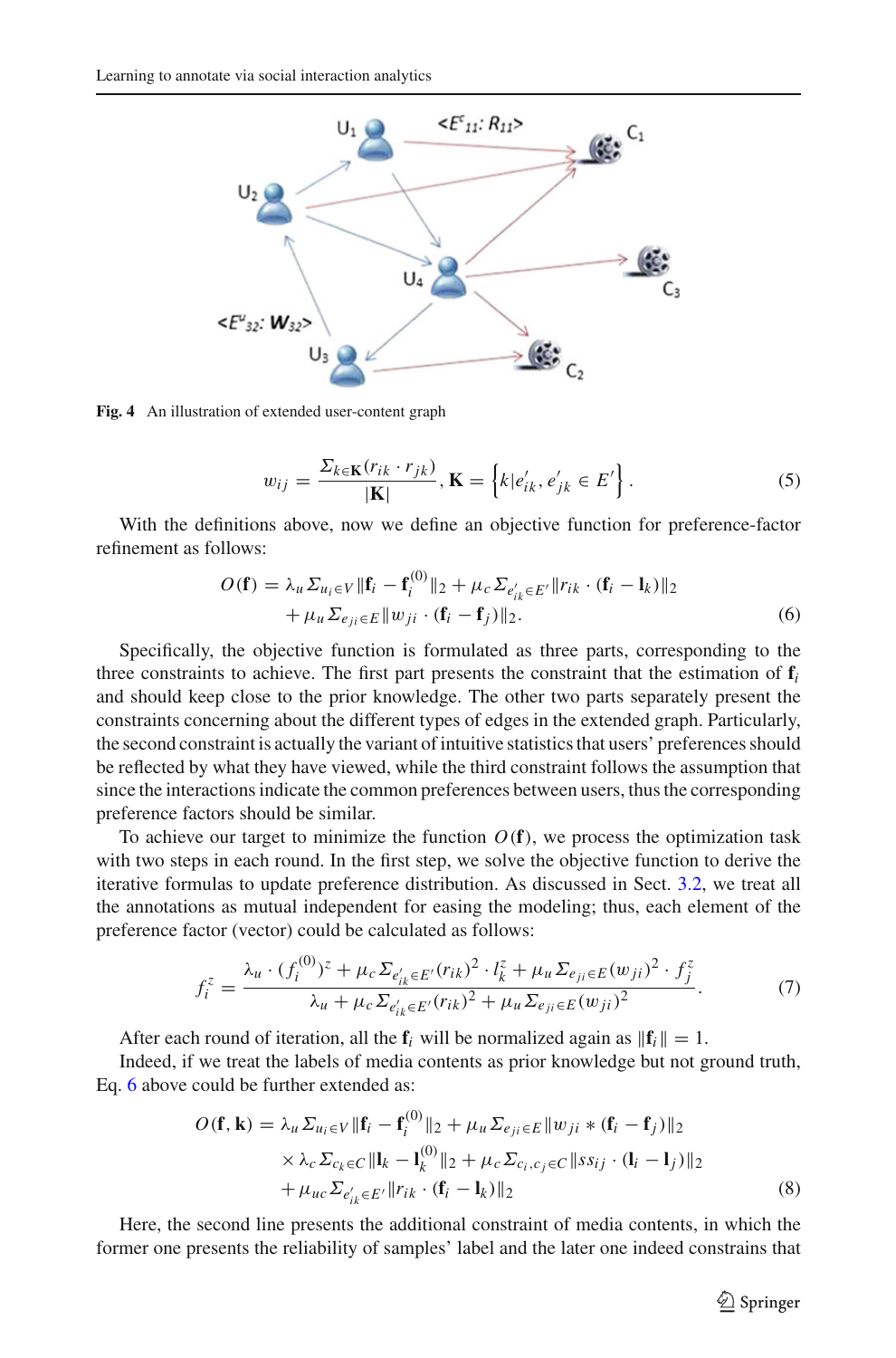the similarity between labels of media contents should be close to their semantic relations (presented as  $ss_{ij}$  in the formulation) which is based on the textual description. Along this line, we could refine the labels of training samples simultaneously when we learn the preference factors.

It is worth noting that we could only calculate the preference factors for those users who have viewed at least one media contents, since if there is no viewing records, all the *r* and  $w$  will be set as 0 and thus the calculation is unavailable. Though generally speaking, those inactivated users should be deleted when selecting training samples. However, if really needed, in this case we could simply define  $f_i^z = 1/|A|, \forall a_z \in A$ , or set the value as the average of their friends' preferences.

#### 5.3 Multi-source integration

In this paper, we mainly focus on analyzing the preference-sensitive interaction behaviors within social network and then target at annotating the media contents with few metadata. Since there are many other approaches proposed for labeling the annotations, which depend on different source of prior knowledge, in this subsection, we discuss about how to integrate our approach with the multi-source data for our approach to achieve better annotating performance.

Intuitively, we could treat our approach as one weak classifier and then integrate it with other approach by boosting method, which usually improve the accuracy of annotating. At the same time, we could also directly integrate the prior knowledge in our novel framework. Here, we take the textual description as an example, i.e., the introduction, comments or personalized tags given by end users. The content-based annotating methods have been well studied, mainly concerning about the textual analysis [\[19](#page-22-6)] or connecting the low-level keywords with high-level categories [\[25\]](#page-23-5). Indeed, the textual information could be integrated seamlessly, especially in the preference learning part.

In the preference learning part discussed in Sect. [5.2,](#page-11-0) the textual information could be reflected when connecting users and media contents. For example, since users may have personalized tag records, we could utilize topic models to mine the latent topics among the open-vocabulary personalized tags, and then add them as the features for measuring the strength of connection. Similarly, the potential rating will also be estimated through the semantic correlation between user and media contents or within media contents, which could be treated as constraint for the preference-factor estimation. Besides, we could even regard the textual description of media contents as prior knowledge to assume that the label of training samples might be inaccurate or incomplete. These prior knowledge could all be merged into the Eq. [8.](#page-12-2)

Finally, the textual information could also be utilized to guide splitting the preferencesensitive subgraphs, or combined with features to describe the subgraphs. Also, some other sources of prior knowledge, such as user profile or multimedia characteristics, could also be integrated into the proposed annotating framework following the similar way.

#### <span id="page-13-0"></span>**6 Experimental results**

In this section, we report the experimental results to validate the effectiveness of our annotating framework. Moreover, case study and some further discussion of experiments will be presented.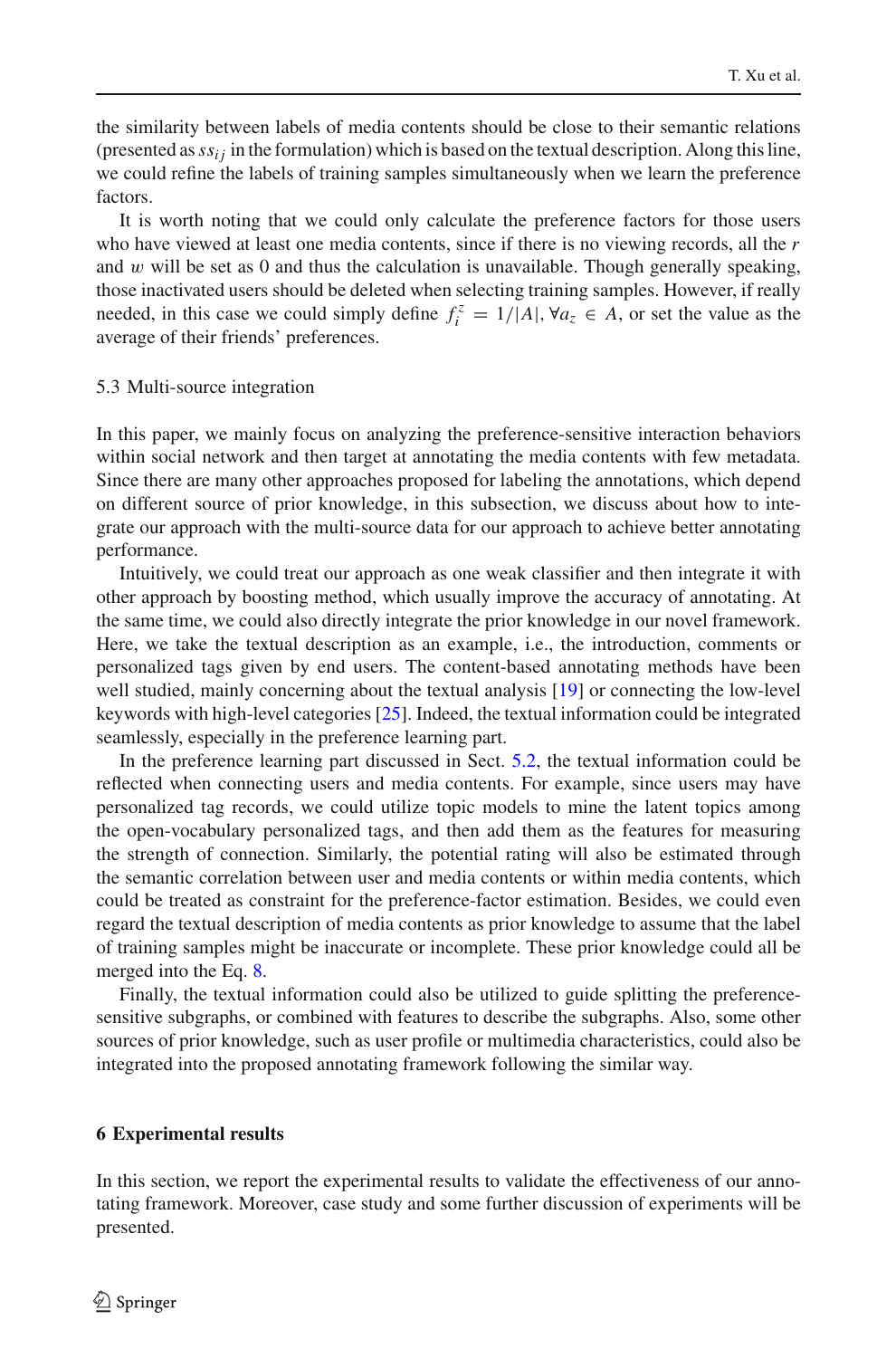<span id="page-14-1"></span>

| <b>Table 2</b> Statistics of two<br>real-world data sets | Term | Details          | Douban Book | Douban Movie |
|----------------------------------------------------------|------|------------------|-------------|--------------|
|                                                          | Item | Total Num.       | 475,820     | 89,667       |
|                                                          |      | Selected Num.    | 1,000       | 1,000        |
|                                                          |      | Avg. Views       | 1,662.29    | 3,171.12     |
|                                                          |      | Avg. Interaction | 5,558.88    | 18,045.88    |
|                                                          | User | Related Num.     | 70,836      | 71,372       |
|                                                          |      | Avg. Friends.    | 74.52       | 76.49        |
|                                                          |      | Avg. Views       | 23.47       | 44.43        |

### 6.1 Experimental setup

We perform our experiments on several real-world data sets collected from **Douban.com**, one of the most famous Chinese SNS, which allows users to contribute comments on movies, books and music.<sup>[3](#page-14-0)</sup> should be noted that Douban is indeed a content-based SNS, but not traditional social-based SNS like Facebook, and thus, the interactions here are usually due to the similar preferences but not relationship in real world.

## *6.1.1 Data statistics*

We extracted view logs for more than 6 years via official API of Douban.com. Specifically, two different channels are covered, including 475,820 pieces of books in Douban Book and 89,667 movie documents in Douban Movie, concerning about 100,176 viewers in total.

For each data set, we randomly selected 1,000 samples for the fivefold cross-validation and then labeled them with extracted metadata as ground truth, e.g., nationality and genre. As discussed in Sect. [3.2](#page-5-0) that we could hardly achieve the interaction records directly due to the limitation of data source, and thus, we extracted the viewing records as well as social network information to build the interaction graph. The related statistics of samples are shown in Table [2.](#page-14-1) We could clearly find that the average number of views for books is much less than movies, which is reasonable since readers may spend several days on one book but only a few hours for a movie.

### *6.1.2 Baseline approaches*

To the best of our knowledge, few works take into account the annotating with graph-formed interaction records; thus, we mainly focus on the feature and model comparison in our approach. Furthermore, three practical benchmark methods will be leveraged to evaluate the performance of our approach.

*Common-Interest-based Diffusion Maximization* [\[23](#page-23-6)] (*CIDM*). This is also a social-based annotating approach which follows the intuitive assumption that the users' sharing behaviors are attributed to their common interests. Thus, if the proper annotation is revealed, we could "reproduce" the diffusion process within users on the basis of the common-interest-based social diffusion simulation. Indeed, this approach acts as the integration of traditional social

<span id="page-14-0"></span><sup>3</sup> [http://www.douban.com.](http://www.douban.com)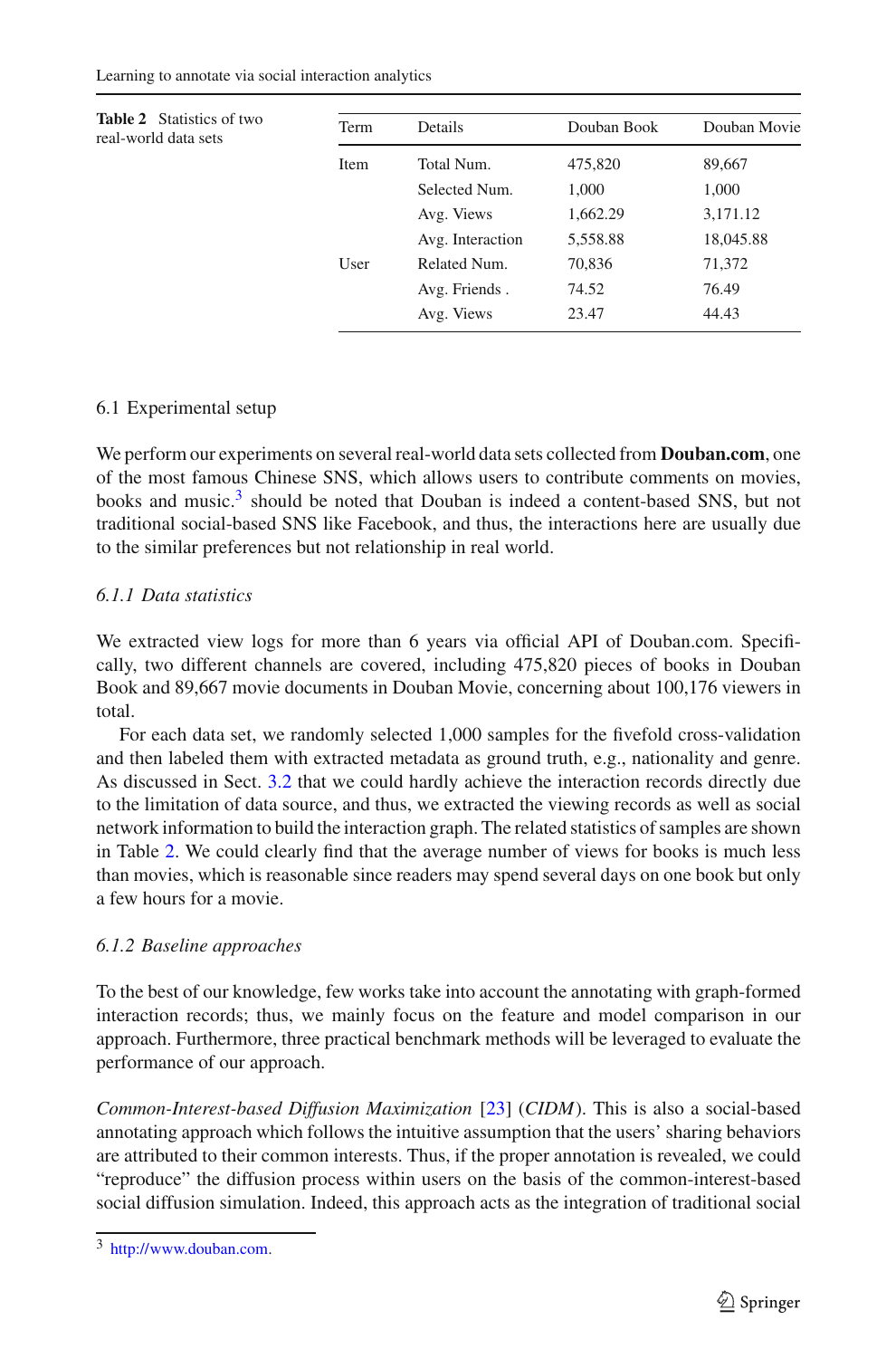diffusion (influence) model and the preference factors of social media platform, which is similar with our proposal.

*Voting of Users' Preferences.* This approach is based on the assumption that the aggregated preferences of all viewers may indicate the feature of media content; here, the preference factors  $f_i$  for user  $u_i$  are actually learned in the Sect. [5.2.](#page-11-0) Then, given a media content  $c$ , all the viewers vote with their own preferences and ratings, and the top *k* tags ranked by  $\sum_i (\mathbf{f}_i^z \cdot r_i^c)$  will be treated as annotating result.

<span id="page-15-0"></span>*Interaction-based Bayesian approach.* It is a naive Bayesian approach based on the analysis of interaction process, which transfer the annotating task as a maximal posteriori probability estimation problem as follows,

$$
P(a_z \mid c) \propto P(a_z \mid G_c) \approx \prod_{s,r:e_{sr} \in E_c} P(a_z \mid P(\langle u_s, u_r \rangle))
$$
  
= 
$$
\prod_{s,r:e_{sr} \in E_c} \frac{P(\langle u_s, u_r \rangle \mid a_z)P(a_z)}{\sum_z P(\langle u_s, u_r \rangle \mid a_z)P(a_z)}
$$
(9)

Indeed, the first line of the formulation intuitively utilizes the interaction graph to describe characteristics of the given media contents, which follows the similar assumption with our approach. And then, the posteriori estimation is transferred into the form of Bayes formula, in which the likelihood  $P(G_7 \mid a_7)$  presents the occurrence probability of the interaction graph  $G_c$  that when the annotation  $a_z$  is given.

In our approach, the probability is calculated with the ranking score of each preferencesensitive subgraph. As a baseline, here we simply treat all the edges in *Ec*, i.e., the interaction behaviors are mutual independent. Thus, the computation is eased as shown in the second line of the Eq. [\(9\)](#page-15-0), in which  $P(\langle u_s, u_r \rangle \mid a_z)$  could be estimated as the frequency of  $a_z$  within the interaction between  $u_s$  and  $u_r$ , or directly borrow the value  $w_{sr}^z$  in Eq. [\(5\)](#page-12-3) in Sect. [5.2.](#page-11-0)

To some certain degree, the Bayesian approach could be treated as an adaptive voting for isolated interaction. We design this baseline method to compare the performance based on individual or interaction, and further, to measure the effectiveness of our novel annotating approach based on the analytic of interaction with graph structure.

#### *6.1.3 Evaluation metrics*

To evaluate the performance of each approach, several common-used metrics in information retrieval are leveraged. **Overall Precision@***K* (*P*@*K*) presents how many annotations in the top *K* lists are proper to label the given media content in average. Also, **Overall Recall@***K* (*R*@*K*) presents how many annotations in ground truth are discovered in the top *K* list in average. The *overall* result here means the average measures for all the test samples. **Fmeasure Score** (*F*@*K*) presents the trade-off between *P*@*K* and *R*@*K*, which is formulated as  $F \omega K = \frac{2 \times P \omega K \times R \tilde{\omega} K}{P \omega K + R \omega K}$ .

In addition, for measuring the order of correct answers, the **Mean Average Precision** (MAP) and the **Normalized Discounted Cumulative Gain** (NDCG) are also selected. MAP stands for the mean result of Average Precision (AP) of all the test samples, where AP is calculated as

$$
AP = \sum_{i=1}^{K} \frac{P \circledast i \cdot \delta\{c_i \text{ is correct}\}}{\#{correct \text{ answers in Top } i \text{ results}}},
$$

 $\circledcirc$  Springer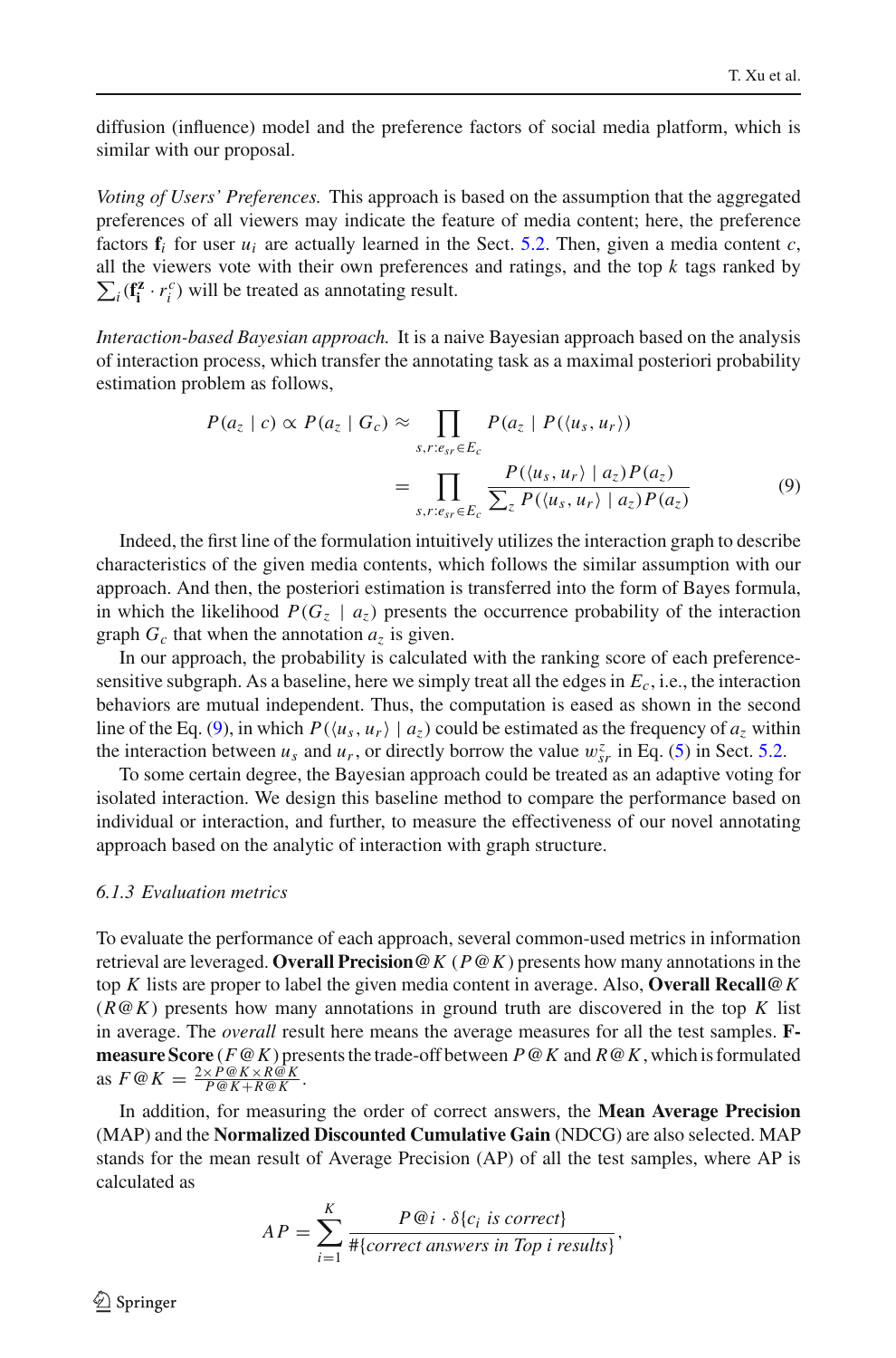where  $\delta$ {\*} is a boolean function and  $\delta$ {\*} = 1 if \* is true, otherwise  $\delta$ {\*} = 0, and *c<sub>i</sub>* presents the *i*th result in the top *K* list. Also, the NDCG is defined as

$$
N = Z_n \sum_{j=1}^{n} \frac{2^{r(j)} - 1}{\log(1 + j)},
$$

where  $r(j)$  means the relevant value of the returned *j*th annotation, while a correct annotation corresponds 1 and a wrong one leads to 0.  $Z_n$  presents the normalized factor, which is calculated by the maximal DCG results given *n*. Intuitively, higher value of both MAP and NDCG means better performance, and we also utilize the two metrics to evaluate the performance of the weak rankers of AdaRank approach.

#### 6.2 Experiments

To reduce the uncertainty of sample selection, we utilize a standard fivefold cross-validation to evaluate our annotate framework in the experiments. To be specific, we first randomly divide the data set into five equal parts and then use each part as the test data while the other four parts as the training data in five test rounds. Since the average number of labels for each media content is around 3 according to ground truth, and majority of samples contain less than 5 labels, we set four different values of *K* as 3, 5, 8 and 10 in the former two series of experiments and treat *NDCG@5* as one of the optimization targets for AdaRank algorithm.

### *6.2.1 Overall results*

First of all, we verify the overall performance of our approaches with complete features and samples of complete viewing records, in which the isolated nodes are filtered. The experimental results are shown in Fig. [5,](#page-16-0) Tables [3](#page-17-0) and [4.](#page-17-1) Particularly, AdaRank-N and AdaRank-M are the AdaRank algorithms with *N DCG* and *MAP* for evaluating weak rankers, respectively. The figures describe the P–R curve of all the five approaches in two data sets, and the tables present the measures of *MAP*@*K* and *N DCG*@*K*. Since the results derived from the AdaRank with two different optimization tasks are quite close, the result lines in figures are almost overlapping with each other.

From the experimental results, we could clearly find that our approaches can effectively discover the proper labels, and consistently outperform the traditional baselines about 20– 50%, especially when *K* is relatively smaller (e.g., when  $K = 3$ , the improvement of MAP



<span id="page-16-0"></span>**Fig. 5** P–R curve for overall result with different *K*: **a** Douban Book, **b** Douban Movie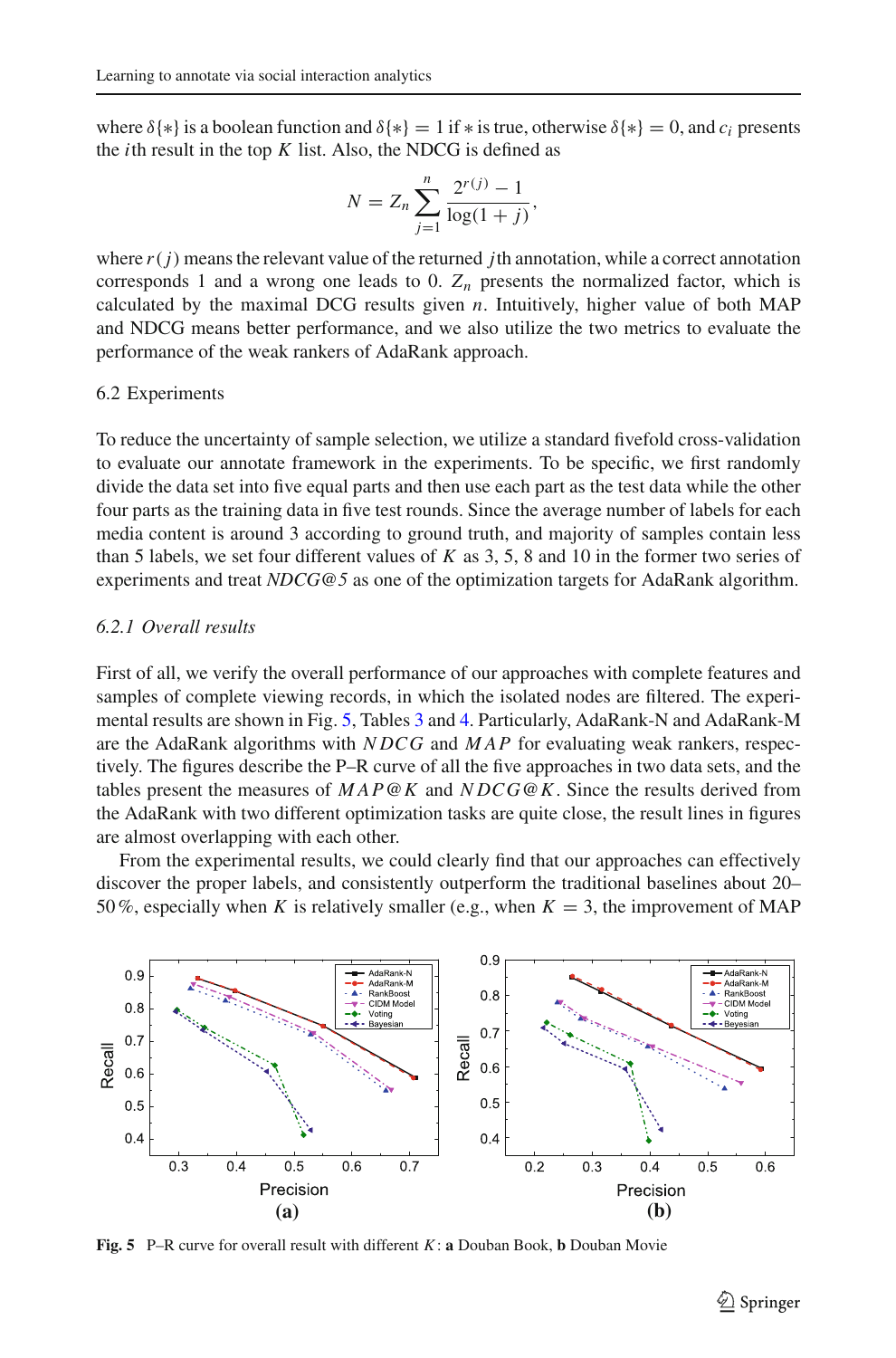| Model | AdaRank-N   | AdaRank-M | RankBoost | <b>CIDM</b> | Voting | Bayesian |
|-------|-------------|-----------|-----------|-------------|--------|----------|
|       | <b>MAP</b>  |           |           |             |        |          |
| 10    | 0.7374      | 0.7365    | 0.6892    | 0.7025      | 0.5684 | 0.5590   |
| 8     | 0.7242      | 0.7233    | 0.6754    | 0.6885      | 0.5505 | 0.5407   |
| 5     | 0.6715      | 0.6691    | 0.6282    | 0.6358      | 0.5013 | 0.4872   |
| 3     | 0.5631      | 0.5606    | 0.5175    | 0.5211      | 0.3782 | 0.3796   |
|       | <b>NDCG</b> |           |           |             |        |          |
| 10    | 0.8265      | 0.8256    | 0.7854    | 0.8017      | 0.6927 | 0.6850   |
| 8     | 0.8093      | 0.8085    | 0.7682    | 0.7839      | 0.6681 | 0.6596   |
| 5     | 0.7529      | 0.7510    | 0.7143    | 0.7263      | 0.6093 | 0.5949   |
| 3     | 0.6524      | 0.6497    | 0.6055    | 0.6165      | 0.4760 | 0.4813   |

<span id="page-17-0"></span>**Table 3** Overall result with different *K* for Douban Book

The bold ones mean the best results

<span id="page-17-1"></span>**Table 4** Overall result with different *K* for Douban Movie

| Model | AdaRank-N   | AdaRank-M | RankBoost | <b>CIDM</b> | Voting | Bayesian |
|-------|-------------|-----------|-----------|-------------|--------|----------|
|       | <b>MAP</b>  |           |           |             |        |          |
| 10    | 0.6677      | 0.6702    | 0.5886    | 0.6152      | 0.4590 | 0.4460   |
| 8     | 0.6557      | 0.6588    | 0.5754    | 0.6016      | 0.4490 | 0.4338   |
| 5     | 0.6173      | 0.6189    | 0.5465    | 0.5717      | 0.4176 | 0.4076   |
| 3     | 0.5476      | 0.5460    | 0.4801    | 0.5117      | 0.3187 | 0.3292   |
|       | <b>NDCG</b> |           |           |             |        |          |
| 10    | 0.7725      | 0.7756    | 0.7060    | 0.7326      | 0.5951 | 0.5814   |
| 8     | 0.7558      | 0.7596    | 0.6862    | 0.7126      | 0.5801 | 0.5626   |
| 5     | 0.7078      | 0.7098    | 0.6479    | 0.6735      | 0.5405 | 0.5282   |
| 3     | 0.6363      | 0.6354    | 0.5772    | 0.6116      | 0.4155 | 0.4282   |

The bold ones mean the best results

even achieves as 72% for AdaRank than Voting). Since the results in the top list are the most crucial ones, the improvements of our approaches seem to be more significant. Even for the state-of-the-art CIDM approach, our method could outperform for 5–20% with AdaRank and almost the same with RankBoost. What should be noted here is that based on the same interaction graph, the CIDM approach averagely annotate each media content using *nearly one second*, while our novel approach could do better within only **a few milliseconds**, which prove the efficiency of our approach.

For better proving the performance, we introduce the *T test for paired samples* to validate the comparison of the fivefold experiments. The results indicate that our approach **significantly** outperforms the baselines with *P* much less than 0.01 in 99% confidence (except for that comparison between RankBoost and CIDM with P around 0.5 which means no obvious difference).

At the same time, we realize that the AdaRank outperforms the RankBoost, which validates that the listwise ranking models might be better than pairwise ranking models in this application scenario. It may be due to the optimization target that listwise models directly focus on mining the best results, but not correct preference pairs.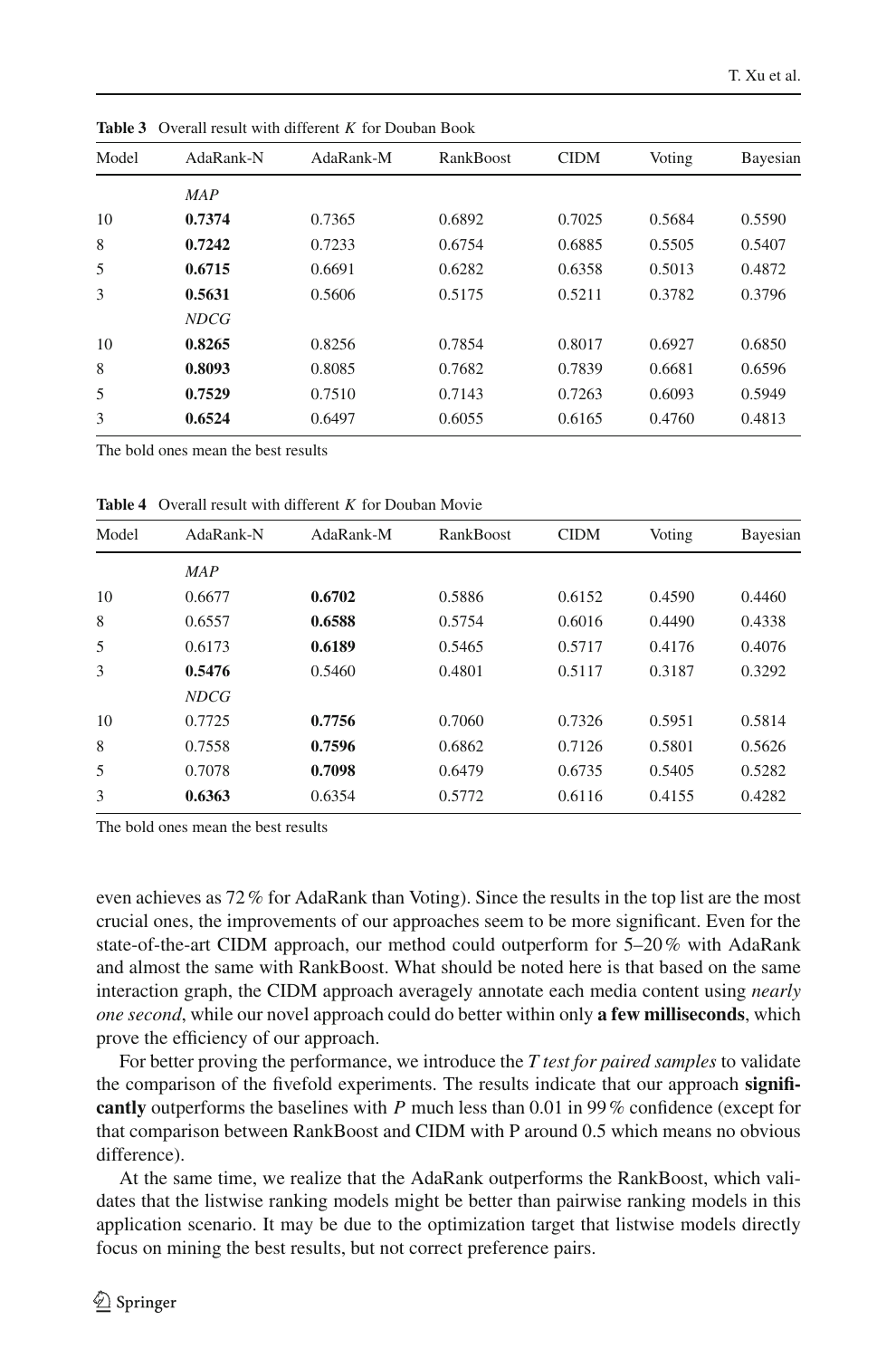

<span id="page-18-1"></span>**Fig. 6** Comparison between different size of records: **a** F-measure, **b** MAP

### <span id="page-18-0"></span>*6.2.2 Different size of records*

To measure if our approach is adequate for the incomplete interaction graph, and further, checking the effectiveness with the "cold-start" problem, we would like to confirm the performance with limited viewing records. To this end, we execute the experiments with different size of viewing records. We cut the records based on the time stamp and set a threshold *N*, i.e., only *N* nodes exist in the filtered interaction graph.

We verify the performance of our approach with complete features on two data sets, the results on Douban Movie data set are shown in Fig. [6,](#page-18-1) while the results for Douban Book are omitted due to the similar results trend. Here, we take the performance of F-measures and MAP with  $K = 5$  as examples. We notice that our approach does not suffer a severe impact when the viewers are more than 1,000; however, the results become poor with less than 100 viewers. Obviously, the performance is reliable when the records are enough to build clear graph structure. However, when the graph structure is too much sparse, it will be difficult to distinguish the significant subgraphs. Nevertheless, we realize that our approaches still perform better than benchmark methods for more than 10% even with tens of viewers. At the same time, we can clearly find that the results of benchmark methods keep relatively stable with decreasing the viewers' amount, it might because of the early viewers' preferences can better reflect the properties of media contents.

#### *6.2.3 Different set of features*

In this subsection, we try to analyze the effect from different features in our approaches, namely static features and topologic features. We execute the experiments on two data sets with two different ranking models and three different sets of features: (1) the complete feature set, (2) static features only and (3) topologic features only. The results for Douban Movie data set with AdaRank and RankBoost are shown in Fig. [7,](#page-19-0) respectively. Since the trend is similar in Douban Book data set, the corresponding figures are omitted.

According to the result, we can find that the topologic-based ranking performs very well when  $K = 10$ , while becomes worse when K decreases. On the contrary, the static-based ranking is much better when *K* is smaller. Based on the observations, we believe that the results coincide with our purpose of extracting topologic features, i.e., to reduce the interference of popular topics and discover the cold ones. Generally, with the topologic features,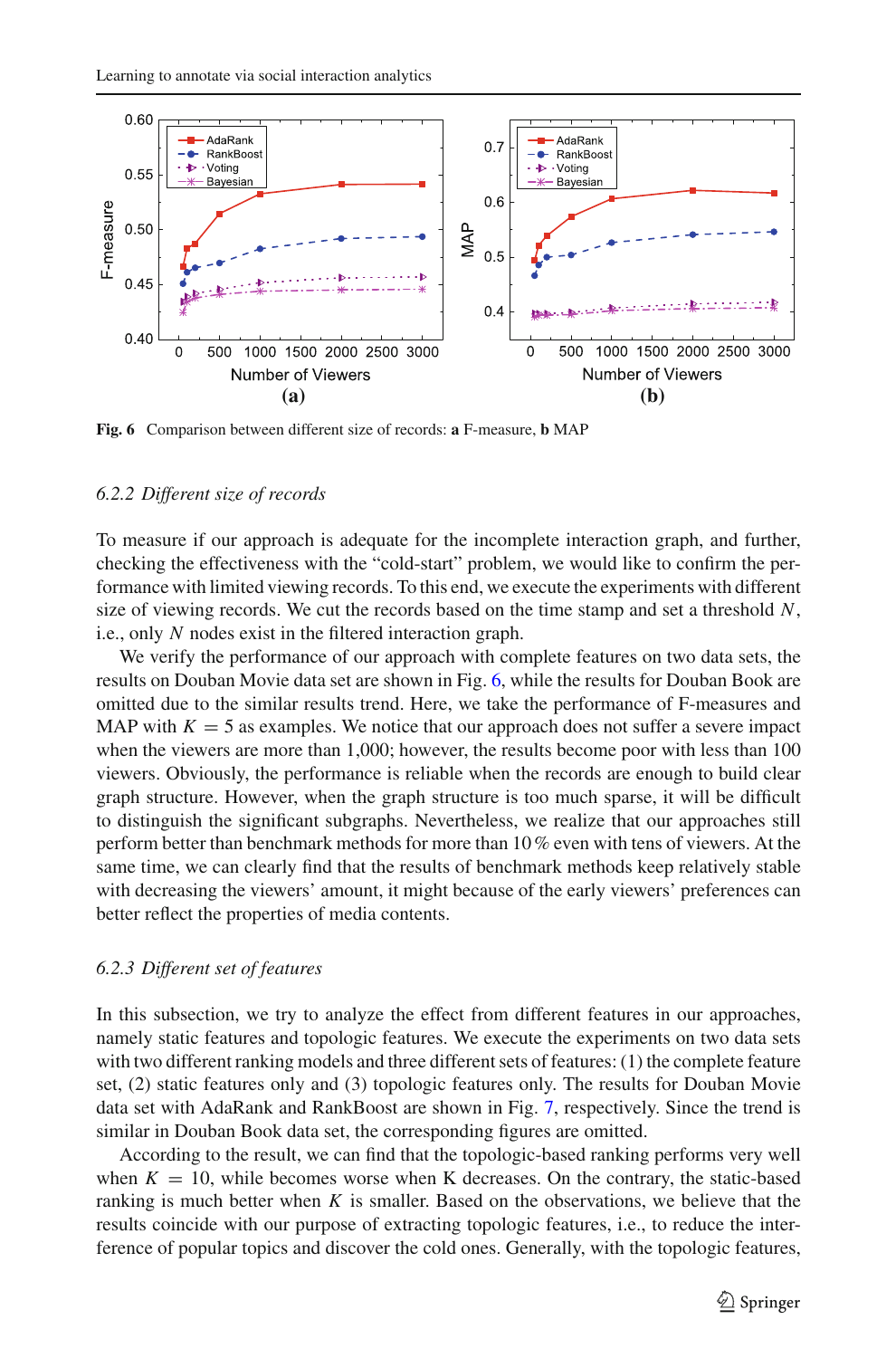

<span id="page-19-0"></span>**Fig. 7** Comparison between different features. **a**, **b** and **e** separately represents the MAP, NDCG and P–R Curve for AdaRank, and **c**, **d** and **f** for RankBoost

we could discover more adequate unpopular labels, but it is hard to push them into the head of list. On the contrary, the static features could easily promote the ranking of popular ones, especially for those correct ones. Combining the advantages of the both sides, the ranking models based on complete features perform well and stable when *K* varies.

At the same time, we realize that topologic features perform quite different with the two ranking models, which could be a nice ranker to correctly list the candidate, but fail to describe the proper pairwise relationship of annotations. Thus, for AdaRank algorithm, the topologic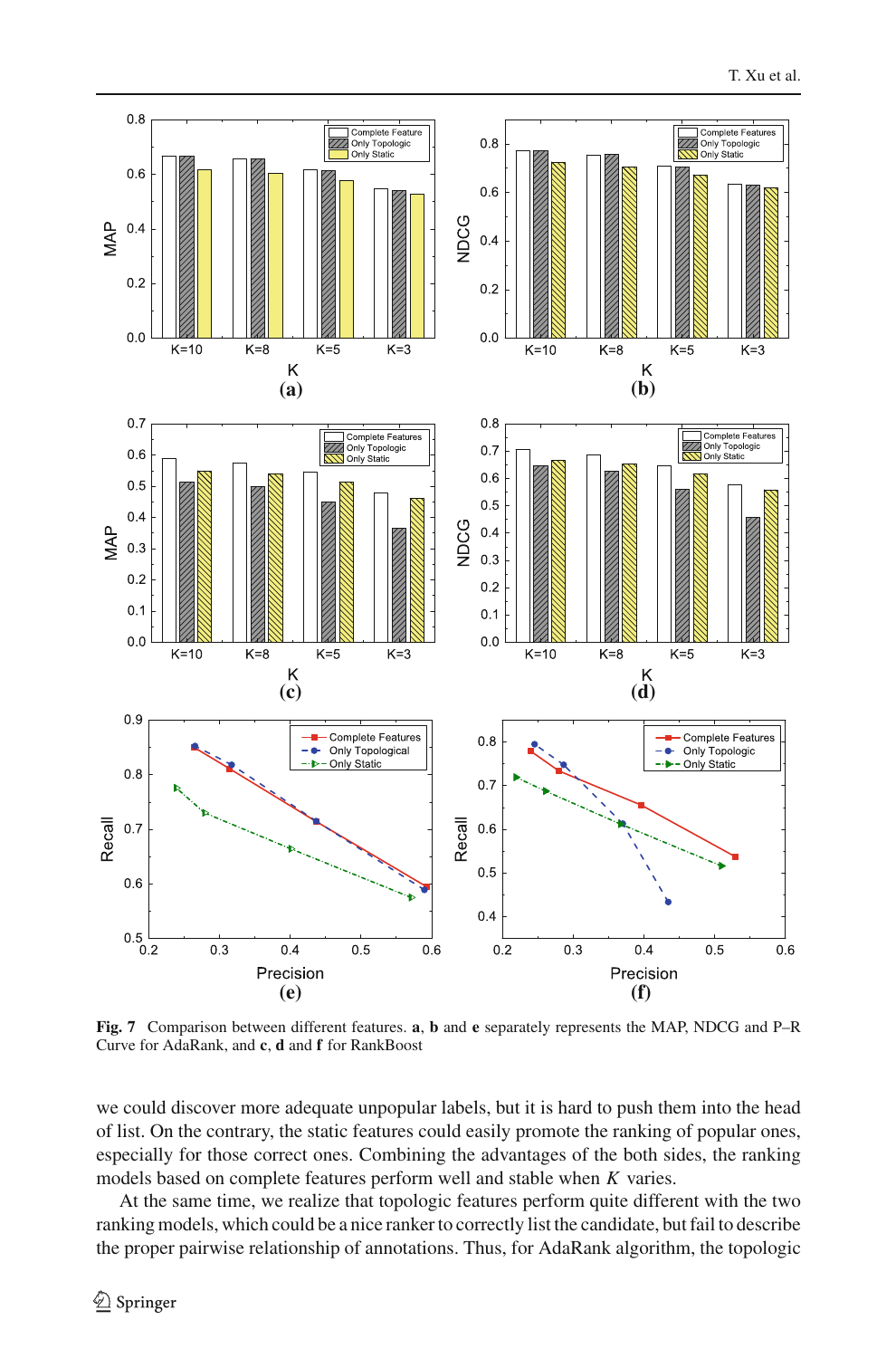| Kagemusha                      |  |  |
|--------------------------------|--|--|
| Japan, War                     |  |  |
| <b>History, Classic</b>        |  |  |
| Classic, Drama, Japan          |  |  |
| United States, War, Love       |  |  |
| Comedy, History                |  |  |
| United States, Classic, Japan  |  |  |
| Drama, Action, Comedy          |  |  |
| Love, War                      |  |  |
| United States, Classic, Comedy |  |  |
| Love, Action, Drama            |  |  |
| Japan, Animation               |  |  |
| United States, Love, Comedy    |  |  |
| Classic, Japan, Drama          |  |  |
| Action, Hongkong               |  |  |
|                                |  |  |

#### <span id="page-20-0"></span>**Table 5** Two cases of tagging results

The bold ones mean the correct answers

features contribute the most, while the results are relatively worse when *K* is smaller for RankBoost.

### 6.3 Case study

To better understand the performance, two movies are selected from the Douban Movie data set for case study. One is the famous science fictional movie series "*The Star War*", while another is a classic Japanese movie namely "*Kagemusha*". The annotating results are shown in Table [5,](#page-20-0) in which the ground truth are first listed out, followed by the top 8 results given by different approaches. Obviously, in both cases, our approaches generate better results compared to baselines, since almost all the ground-truth tags are retrieved and ranked at prior positions.

With analysis in detail, we may have two interesting findings. First, generally the most popular ones will be much easier to be discovered, e.g., the "United States" is usually ranked in the first position. At the same time, the ordinary ones (e.g., "Classic" or "Action") can be found in lower positions and those unpopular ones, such as "War" or "History" whose reappearance might be less than 10% of the tag "United States," could be only found by our approaches. Second, with deep looking into these two cases, we can guess that for the benchmark algorithms, the results may follow a certain order related to the popularity, for example, we observe that the tags "Comedy," "Love" and "Animation" are recommended to both movies, though they are completely irrelevant. Based on the two findings, we may conclude that the popularity of labels will severely disturb the results. At the same time, our approaches are able to retrieve those less frequent but correct ones.

### 6.4 Discussion

In this section, we summarize the reasons why our novel annotating framework could achieve good performance only with the interaction analytics. Naturally, the effects of learning-torank techniques themselves play an important role, but not the most important one. According to our basic assumption that the preference-sensitive interaction within online social network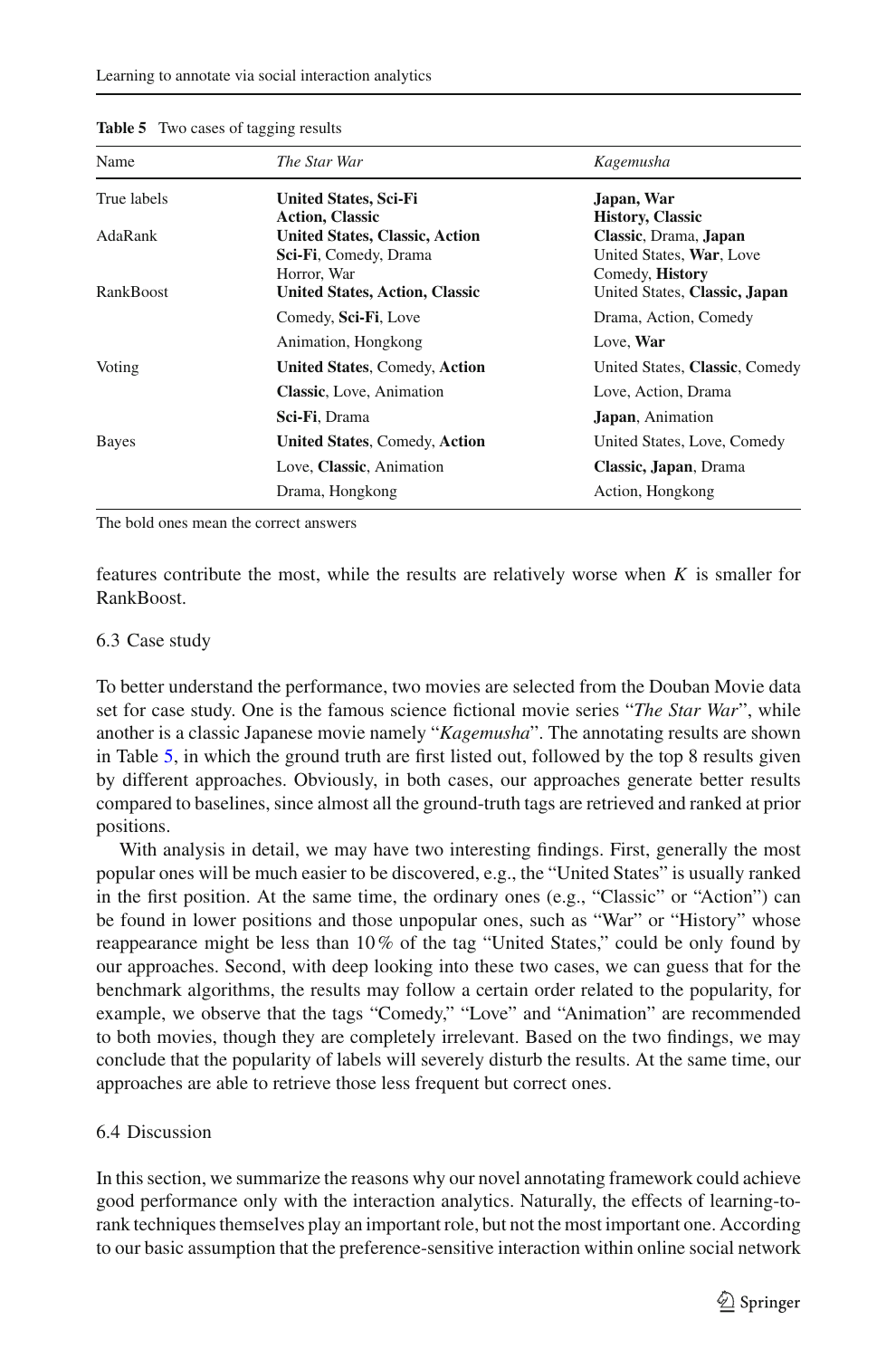may indicate the attribute of media contents, thus the interaction records might be better to support the automatic annotating task, especially for those localized frequent interactions. However, based on the experimental results, we observe that the common preferences for isolated pairwise viewers might not be better than individual interests when describing the media content's attributes due to the interference of various interaction motivations.

By deeply analyzing the experimental results, we realize that in the comparison between different set of features, our approaches with only static features are still outperform the baselines, though the improvement is quite limited. What should be noted that the static features only consider the pairwise preference; thus, it is fairly close to the baseline of voting, which may indicate that the preference-sensitive filtering indeed makes sense to present the real favors. At the same time, though the results based on only topologic features might be even worse in some conditions, the results become dramatic and stable when combined with static features. Thus, it seems that the annotating approaches based on interaction analysis are recommendable mainly due to the graph structure. Obviously, the performance of CIDM approach could also support this announcement.

Some more findings could further support above conclusion. For one thing, we notice that the results based on only topologic features even perform better than the complete feature set when  $K = 10$ , which indicates that the topologic features would be beneficial to find those unpopular but proper labels. For another thing, when the size of viewing logs is limited, the results of our approach becomes worse especially when only tens of viewers concern about this media content, definitely it validates that a complete graph structure is crucial to ensure the effectiveness.

This viewpoint inspires us that the administrators of social media service should focus on the latent community mining, or at least pay more attention on those existing preferencebased communities. It is because that the interactions within those online communities usually reflect clear preference on certain topics, which could be beneficial for media content analysis.

# <span id="page-21-0"></span>**7 Conclusion**

In this paper, we proposed a new automatic annotating framework based on the analysis of interaction behaviors within online social network. Specifically, for the given media content, we iteratively load the streaming viewing records to built the preference-sensitive subgraphs for each candidate annotation. Then, we extracted two types of features, namely static and topologic features to measure the scale, density and separability of preference-sensitive subgraphs. Finally, all these features would be integrated into a "learning-to-rank" framework to rank the candidates. Particularly, an unique perspective of our approach is that it is possible to integrate social interactions with multiple information sources for annotating media contents. Experimental results with two state-of-the-art learning-to-rank techniques AdaRank and RankBoost showed that our approach could effectively generate high-quality annotations and thus demonstrated the effectiveness of social interaction analysis in labeling media contents.

In the future, we will focus on several potential directions along this line. First, we will further study the technical details for the integration of multi-source prior knowledge for annotating, especially with the short textual information. Second, we will discuss the target function of ranking models to aggregate the streaming graph structure; thus, the steps of feature extracting and subgraphs ranking could be merged to simplify the modeling. Finally, we will design the self-adapted stop condition for reading the streaming records, to optimize the balance between effectiveness and efficiency.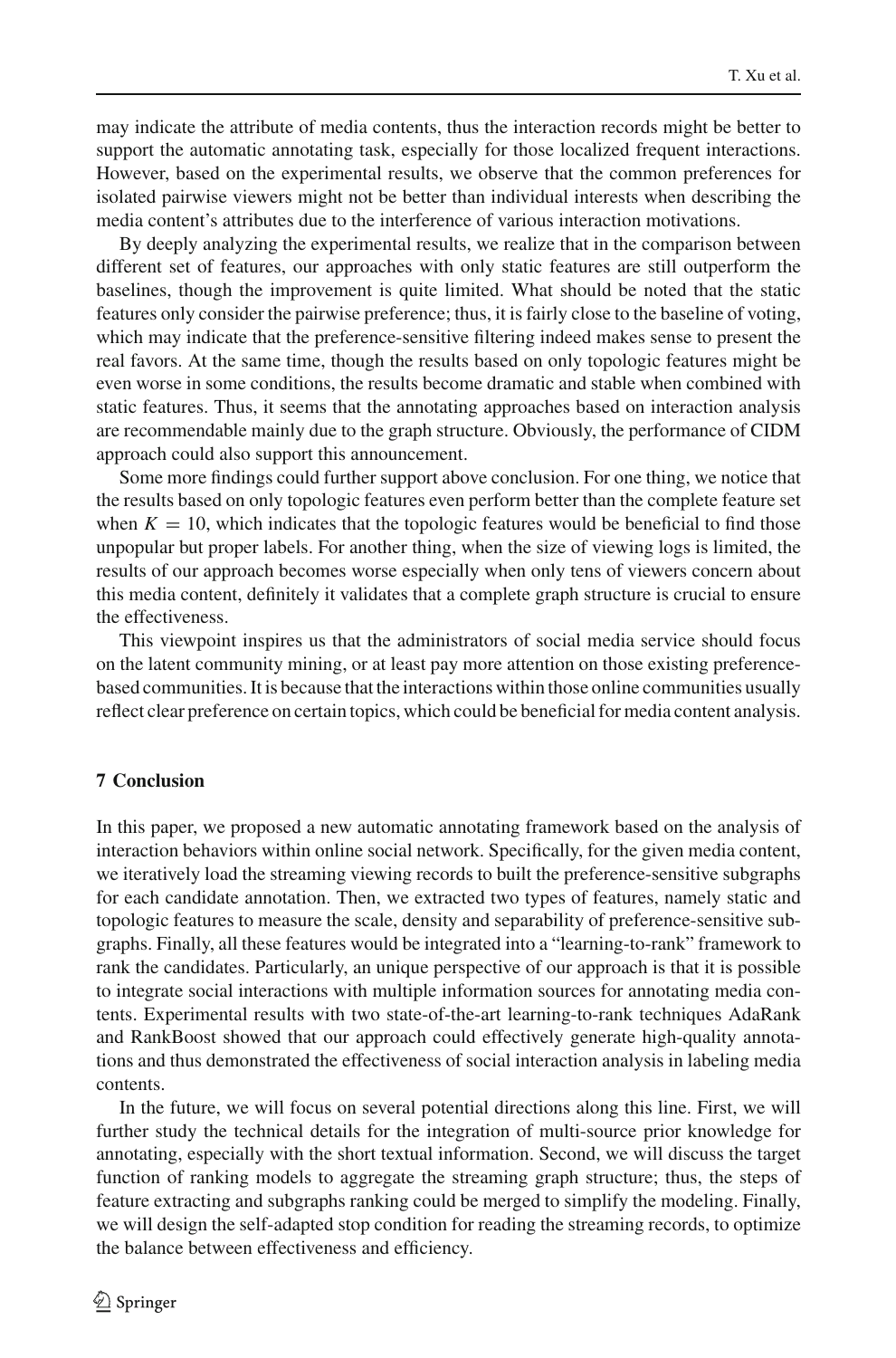**Acknowledgments** The work described in this paper was supported by grants from The National Science Foundation for Distinguished Young Scholars of China (Grant No. 61325010), The Natural Science Foundation of China (Grant No. 61073110), The Natural Science Foundation of China (Grant No. 71329201), The Research Fund for the Doctoral Program of Higher Education of China (Grant No. 20113402110024), The National Key Technology Research and Development Program of the Ministry of Science and Technology of China (Grant No. 2012BAH17B03) and The National Science Foundation (Grant No. IIS-1256016). Finally, thanks for Dong Liu's help during the technical discussion.

# <span id="page-22-20"></span>**References**

- 1. Burges C, Shaked T, Renshaw E, Lazier A, Deeds M, Hamilton N, Hullender G (2005) Learning to rank using gradient descent. In: Proceedings of the 22nd international conference on machine learning (ICML), pp 89–96
- <span id="page-22-14"></span>2. Cao Y, Xu J, Liu T, Li H, Huang Y, Hon H (2006) Adapting ranking svm to document retrieval. In: Proceedings of the 29th international ACM conference on Research and development in information retrieval (SIGIR), pp 186–193
- <span id="page-22-15"></span>3. Cao Z, Qin T, Liu T, Tsai M, Li H (2007) Learning to rank: from pairwise approach to listwise approach. In: Proceedings of the 24th international conference on machine learning (ICML), pp 129–136
- <span id="page-22-1"></span>4. Chen Z, Cao J, Song YC, Guo J, Zhang Y, Li J (2010) Context-oriented web video tag recommendation. In: Proceedings of the 19th international conference on world wide web (WWW), pp 1079–1080
- <span id="page-22-10"></span>5. Crammer K, Singer Y (2001) Pranking with ranking. In: Advances in neural information processing systems (NIPS), pp 641–647
- <span id="page-22-19"></span>6. Fortunato S, Barthelemy M (2007) Resolution limit in community detection. Proc Natl Acad Sci (PNAS) 104(1):36–41
- 7. Fortunato S (2010) Community detection in graphs. Phys Rep 486(3):75–174
- <span id="page-22-18"></span><span id="page-22-13"></span>8. Freund Y, Iyer R, Schapire R, Singer Y (2003) An efficient boosting algorithm for combining preferences. J Mach Learn Res 4:933–969
- 9. Herbrich R, Graepel R, Obermayer K (1999) Large margin rank boundaries for ordinal regression. In: Advances in Neural Information Processing Systems (NIPS), pp 115–132
- <span id="page-22-12"></span><span id="page-22-7"></span>10. Heymann P, Ramage D, Garcia-Molina H (2008) Social tag prediction. In: Proceedings of the 31st annual international ACM conference on research and development in information retrieval (SIGIR), pp 531–538
- <span id="page-22-0"></span>11. Kaplan AM, Haenlein M (2010) Users of the world, unite! the challenges and opportunities of social media. Bus Horiz 53(1):59–68
- <span id="page-22-5"></span>12. Körner C, Kern R, Grahsl HP, Strohmaier M (2010) Of categorizers and describers: an evaluation of quantitative measures for tagging motivation. In: Proceedings of the 21st ACM conference on Hypertext and hypermedia (ACM HT), pp 157–166
- <span id="page-22-4"></span>13. Lewis K, Gonzalez M, Kaufman J (2012) Social selection and peer influence in an online social network. Proc Natl Acad Sci (PNAS) 109(1):68–72
- <span id="page-22-9"></span>14. Liu D, Hua X, Yang L, Wang M, Zhang H (2009) Tag ranking. In: Proceedings of the 18th international conference on world wide web (WWW), pp 351–360
- <span id="page-22-11"></span>15. Nallapati R (2004) Discriminative models for information retrieval. In: Proceedings of the 27th international ACM conference on research and development in information retrieval (SIGIR), pp 64–71
- <span id="page-22-3"></span>16. Noh T, Park S, Yoon H, Lee S, Park S (2009) An automatic translation of tags for multimedia contents using folksonomy networks. In: Proceedings of the 32nd international ACM conference on research and development in information retrieval (SIGIR), pp 492–499
- <span id="page-22-2"></span>17. Qi G, Hua X, Rui Y, Tang J, Mei T, Zhang H (2007) Correlative multi-label video annotation. In: Proceedings of the 15th international conference on Multimedia (ACM MM), pp 17–26
- <span id="page-22-17"></span>18. Silva A, Martins B (2011) Tag recommendation for georeferenced photos. In: Proceedings of the 3rd ACM SIGSPATIAL international workshop on location-based social network (LBSN), pp 57–64
- <span id="page-22-6"></span>19. Song Y, Zhuang Z, Li H, Zhao Q, Li J, Lee W, Giles CL (2008) Real-time automatic tag recommendation. In: Proceedings of the 31st international ACM conference on research and development in information retrieval (SIGIR), pp 515–522
- <span id="page-22-8"></span>20. Toderici G, Aradhye H, Pasca M, Sbaiz L, Yagnik J (2010) Finding meaning on YouTube: tag recommendation and category discovery. In: IEEE conference on computer vision and pattern recognition (CVPR), pp 3447–3454
- <span id="page-22-16"></span>21. Wu L, Yang L, Yu N, Hua X (2009) Learning to tag. In: Proceedings of the 18th international conference on world wide web (WWW), pp 361–370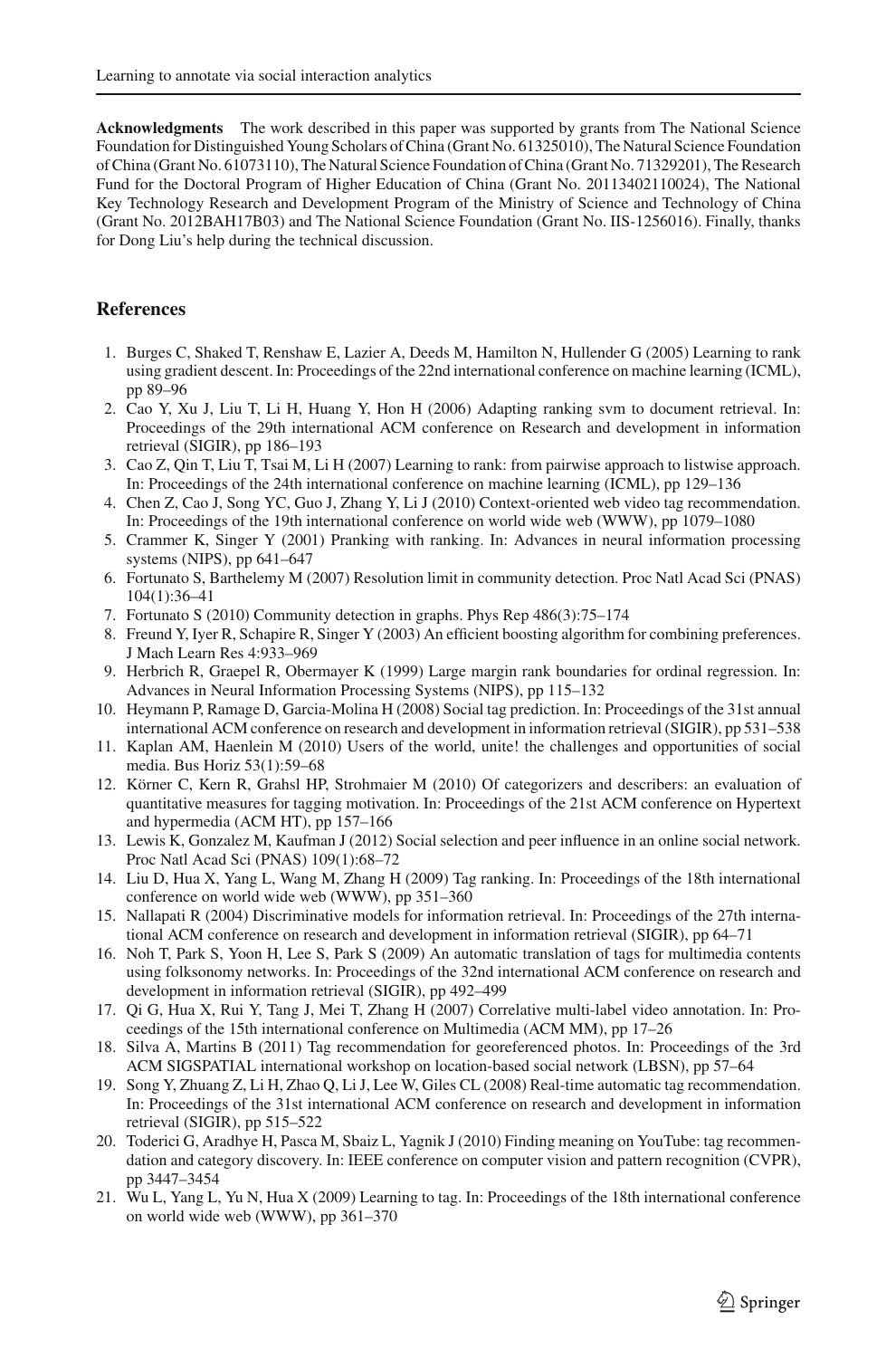- <span id="page-23-2"></span>22. Xu J, Li H (2007) Adarank: a boosting algorithm for information retrieval. In: Proceedings of the 30th international ACM conference on research and development in information retrieval (SIGIR), pp 391–398
- <span id="page-23-6"></span>23. Xu T, Liu D, Chen E, Cao H, Tian J (2012) Adarank: a boosting algorithm for information retrieval. In: Proceedings of proceedings of the 12th IEEE international conference on data mining (ICDM), pp 1158–1163
- <span id="page-23-4"></span>24. Yang J, Leskovec J (2012) Defining and evaluating network communities based on ground-truth. In: Proceedings of the 12th IEEE international conference on data mining (ICDM), pp 745–754
- <span id="page-23-5"></span>25. Yin Z, Li R, Mei Q, Han J (2009) Exploring social tagging graph for web object classification. In: Proceedings of the 15th ACM SIGKDD international conference on Knowledge discovery and data mining (KDD), pp 957–966
- <span id="page-23-3"></span>26. Yue Y, Finley T, Radlinski F, Joachims T (2007) A support vector method for optimizing average precision. In: Proceedings of the 30th international ACM conference on research and development in information retrieval (SIGIR), pp 271–278
- <span id="page-23-1"></span>27. Zhu H, Chen E, Cao H (2011) Finding experts in tag based knowledge sharing communities. In: Proceedings of the 2011 international conference on knowledge science, engineering and management (KSEM), pp 183–195
- <span id="page-23-0"></span>28. Zhu H, Cao H, Chen E, Xiong H (2013) Mobile App Classification with Enriched Contextual Information. IEEE Trans Mobile Comput (TMC) (pre-print). doi[:10.1109/TMC.2013.113](http://dx.doi.org/10.1109/TMC.2013.113)

# **Author Biographies**



**Tong Xu** is currently a PhD student at the School of Computer Science, University of Science and Technology of China. He received a BS degree from Zhejiang University, China in 2010. His research interests include social network and social media analysis, recommender system and mobile data mining. He has published several papers in refereed conference proceedings such as ICDM and PKDD.



**Hengshu Zhu** is currently a PhD student in the School of Computer Science, University of Science and Technology of China (USTC), China. He received a BE degree in Computer Science from USTC, China in 2009. His research interests include mobile data mining, recommender systems and social networks. During his PhD study, he received the KSEM-2011 and WAIM-2013 Best Student Paper Award, the National Scholarship for Graduate Students of China in 2013, and the Scholarship Award for Excellent Doctoral Students of China in 2012. He has published a number of papers in refereed journals and conference proceedings, such as IEEE TMC, ACM TIST, WWW Journal, ACM CIKM and IEEE ICDM.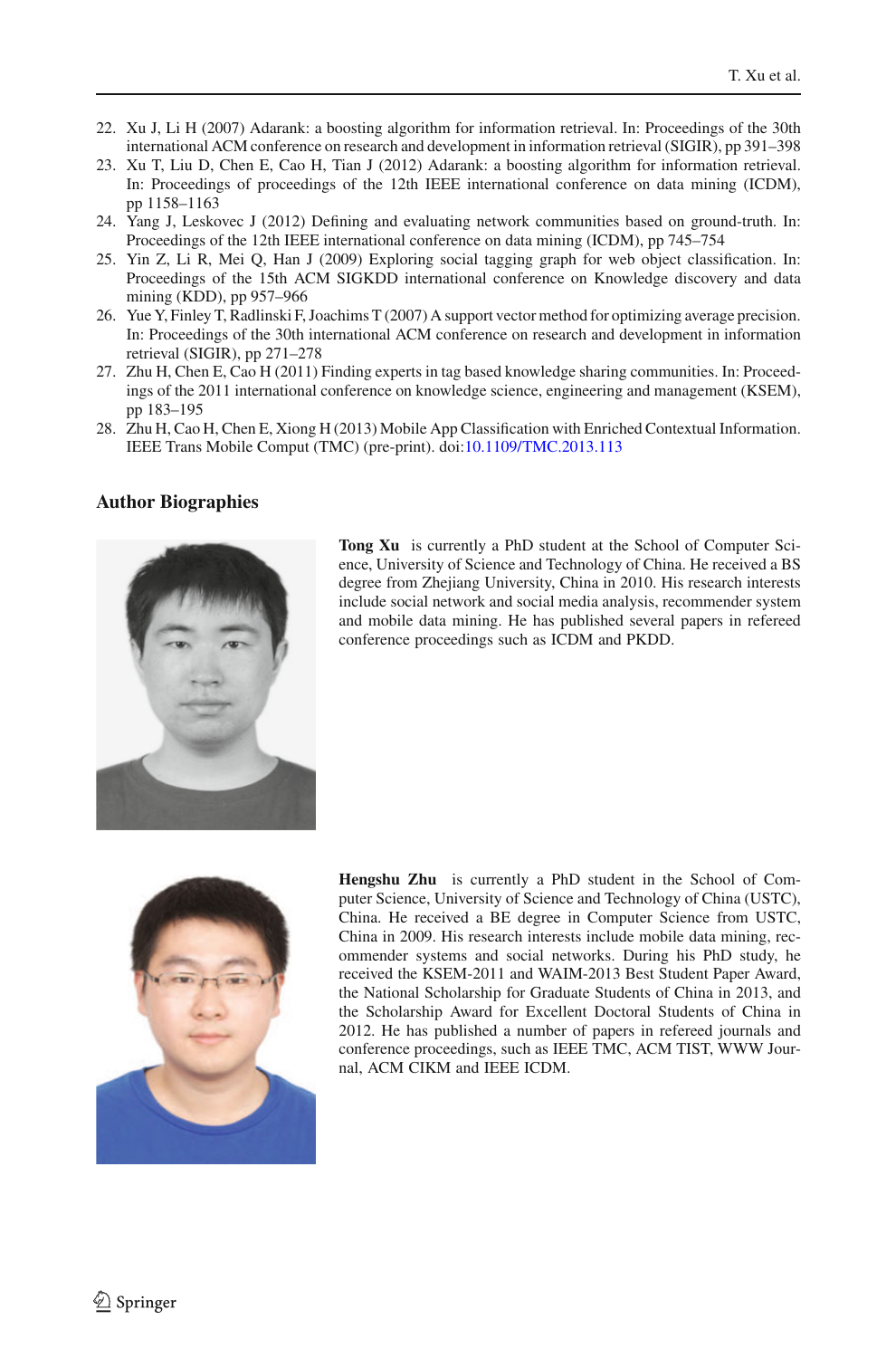

**Enhong Chen** is a full Professor of School of Computer Science and Technology at University of Science and Technology of China (USTC), China. He received the PhD degree from USTC, China in 1996. He has been active in areas of data mining, social network analysis and personalized recommendation systems. He served on over 30 program committees of international conferences including KDD, AAAI, ICDM, SDM and PAKDD. His research has been supported by the Natural Science Foundation of China, Nokia, Huawei Inc, Alibaba Inc. He has published over 100 research papers in refereed international journals and conference proceedings including IEEE TKDE, IEEE TMC, IEEE TSMCB, ACM TIST, KDD, SIGIR, IJCAI, WWW, NIPS, ICDM, CIKM and PKDD. He received the KDD-2008 Best Application Paper Award and the ICDM-2011 Best Research Paper Award.



**Baoxing Huai** is currently a PhD student at the School of Computer Science, University of Science and Technology of China. He reveived a BE degree from Hefei University of Technology, China in 2009. His research interests include mobile context modeling and named entity mining.



**Hui Xiong** is currently an Associate Professor and Vice Chair of the Management Science and Information Systems Department at the Rutgers, the State University of New Jersey, where he received the Rutgers University Board of Trustees Research Fellowship for Scholarly Excellence (2009), and the ICDM-2011 Best Research Paper Award (2011). He received the BE degree from the University of Science and Technology of China (USTC), China, the MS degree from the National University of Singapore (NUS), Singapore, and the PhD degree from the University of Minnesota (UMN), USA. His research interests include developing effective and efficient data analysis techniques for emerging data-intensive applications. He has published prolifically in refereed journals and conference proceedings (3 books, 40+ journal papers, and 60+ conference papers). He is a co-Editor-in-Chief of Encyclopedia of GIS, an Associate Editor of IEEE TKDE and KAIS journal. He has served regularly on the organization and program committees of numerous conferences, including as a Program Co-Chair of the Industrial and Government Track for the KDD-2012 and a Program Co-Chair for the ICDM-2013.